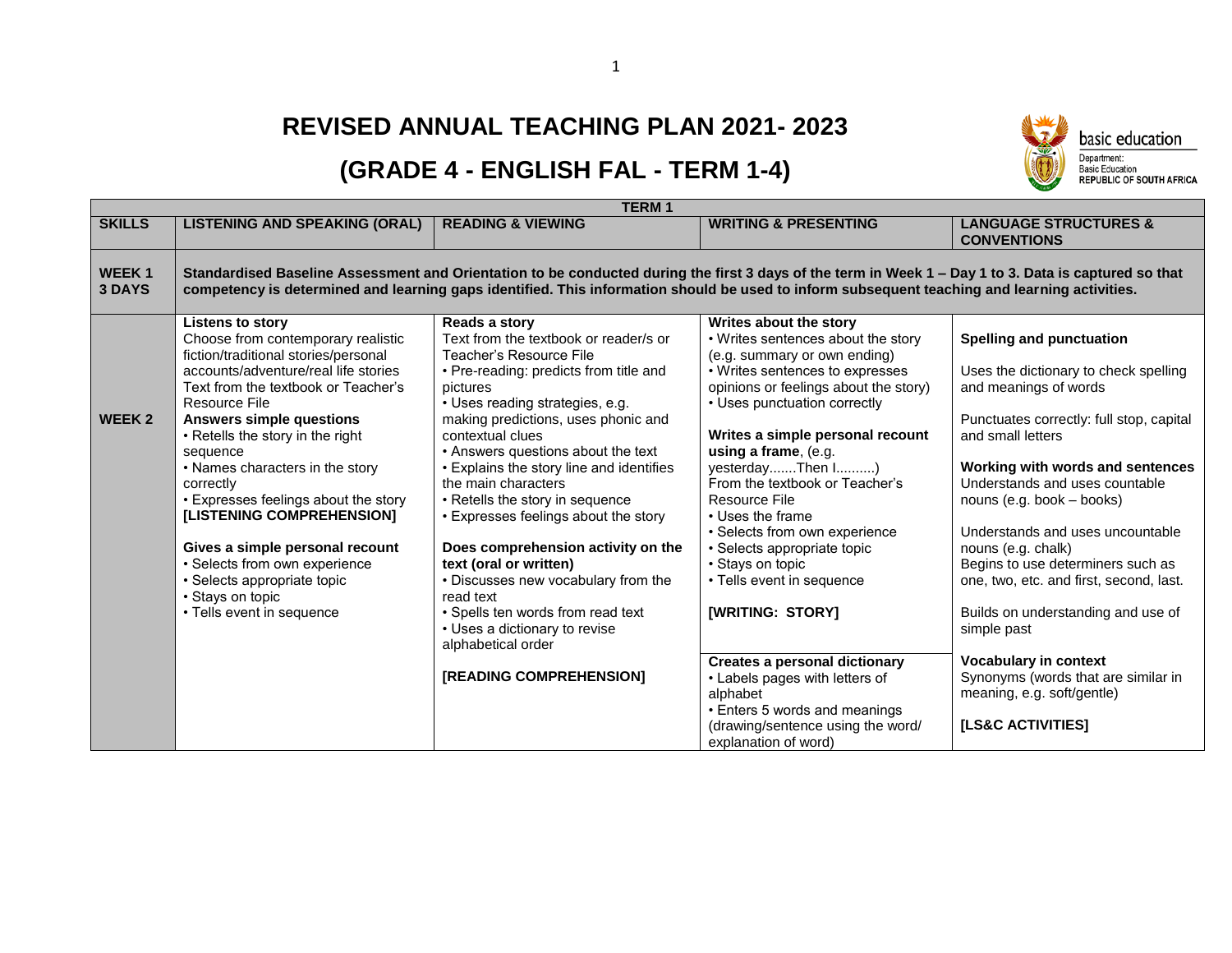| <b>TERM1</b>           |                                                                                                                                                                                                                                                                                                                                                                                                                                                |                                                                                                                                                                                                                                                                                                                                     |                                                                                                                                                                                                                                                                                                                                                                                                                                                                                       |                                                                                                                                                                                                                                                                                                                                                                                                                                                                                                                                                                                                                                                                                                                                                                                                                                                                                                                                                               |
|------------------------|------------------------------------------------------------------------------------------------------------------------------------------------------------------------------------------------------------------------------------------------------------------------------------------------------------------------------------------------------------------------------------------------------------------------------------------------|-------------------------------------------------------------------------------------------------------------------------------------------------------------------------------------------------------------------------------------------------------------------------------------------------------------------------------------|---------------------------------------------------------------------------------------------------------------------------------------------------------------------------------------------------------------------------------------------------------------------------------------------------------------------------------------------------------------------------------------------------------------------------------------------------------------------------------------|---------------------------------------------------------------------------------------------------------------------------------------------------------------------------------------------------------------------------------------------------------------------------------------------------------------------------------------------------------------------------------------------------------------------------------------------------------------------------------------------------------------------------------------------------------------------------------------------------------------------------------------------------------------------------------------------------------------------------------------------------------------------------------------------------------------------------------------------------------------------------------------------------------------------------------------------------------------|
| <b>SKILLS</b>          | <b>LISTENING AND SPEAKING</b><br>(ORAL)                                                                                                                                                                                                                                                                                                                                                                                                        | <b>READING &amp; VIEWING</b>                                                                                                                                                                                                                                                                                                        | <b>WRITING &amp; PRESENTING</b>                                                                                                                                                                                                                                                                                                                                                                                                                                                       | <b>LANGUAGE STRUCTURES &amp;</b><br><b>CONVENTIONS</b>                                                                                                                                                                                                                                                                                                                                                                                                                                                                                                                                                                                                                                                                                                                                                                                                                                                                                                        |
| <b>WEEK</b><br>$3 - 4$ | Listens to and discusses an<br>instructional text, e.g. recipe<br>• Introductory activities:<br>prediction<br>• Recalls procedure<br>• Identifies the features of<br>instructional<br>text<br>· Gives clear instructions, e.g. on<br>how<br>to make a cup of tea<br>• Makes notes and applies<br>instructions<br>read<br>• Asks questions to clarify<br>• Comments on clarity of<br>instructions<br><b>[LISTENING</b><br><b>COMPREHENSION]</b> | <b>Reads instructional text</b><br>Text from the textbook or Teacher's<br>Resource File (TRF)<br>• Pre-reading: predicting from title and<br>pictures<br>· Uses reading strategies, e.g.<br>prediction, contextual clues<br>• Discusses specific details of text<br>• Discusses sequence of instructions<br>[READING COMPREHENSION] | Writes instructions e.g. how to make<br>a cup of tea<br>• Lists materials and ingredients<br>• Uses correct specific details<br>• Uses correct sequence<br>• Uses the command form of the verb<br>• Uses correct structure and format<br>• Records words and their meanings in<br>a personal dictionary<br>Uses the writing process<br>• Planning / pre-writing,<br>• Drafting,<br>• Revising,<br>• Editing,<br>• Proofreading, and<br>• Presenting<br><b>[WRITING: INSTRUCTIONS]</b> | Spelling and punctuation<br>Builds on knowledge of sight words<br>and high frequency words<br>Words starting with c and followed<br>by -e, -i or $-y$ : pronounce as s, e.g.<br>Centre, city<br>Punctuates correctly: full stop,<br>comma<br>Working with words and<br>sentences<br>Builds on use of adjectives (before<br>nouns), e.g. The small dog<br>Understands and uses verbs to<br>describe actions<br>Builds on understanding and use of<br>simple past<br>Builds on understanding and use of<br>present progressive<br>Begins to use connecting words to<br>show contrast (but), reason<br>(because) and purpose (so that).<br>Revises use of personal pronouns<br>e.g.<br>I, you, he, she, it, they; me, you, him,<br>her, it, us, them<br><b>Vocabulary in context</b><br>Antonyms (words that are opposite<br>in meaning, e.g. loud/soft)<br>Abbreviations such as acronyms e.g.<br>AIDS and initialism: e.g. HIV<br><b>[LS&amp;C ACTIVITIES]</b> |
|                        | <b>FORMAL ASSESSMENT TASK 1 ORAL</b><br>Read aloud (20 marks)                                                                                                                                                                                                                                                                                                                                                                                  | Commence with this task in term 1 and conclude in term 2 when the mark will be recorded                                                                                                                                                                                                                                             |                                                                                                                                                                                                                                                                                                                                                                                                                                                                                       |                                                                                                                                                                                                                                                                                                                                                                                                                                                                                                                                                                                                                                                                                                                                                                                                                                                                                                                                                               |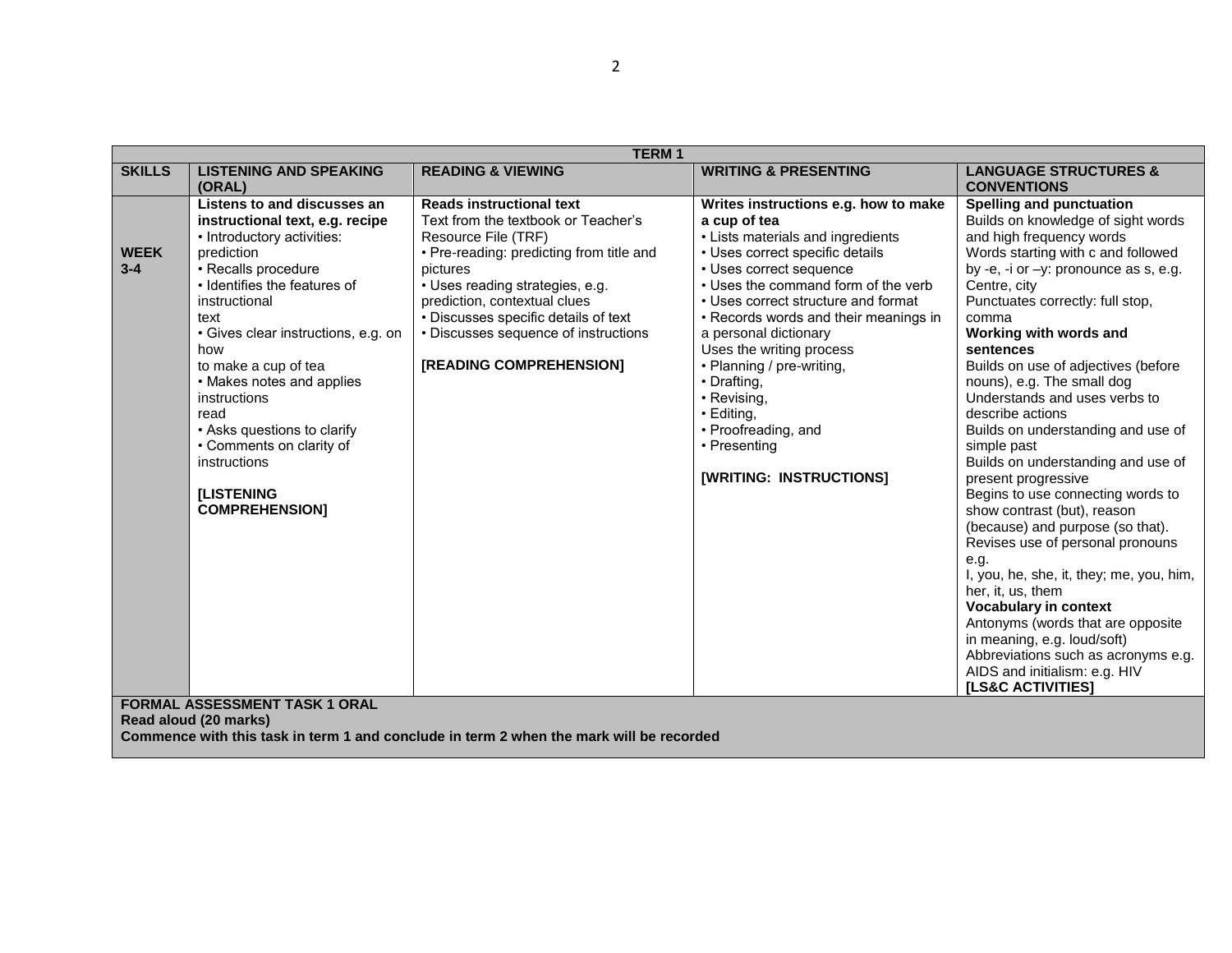| Term 1                                                                                                      |                                            |  |  |  |  |
|-------------------------------------------------------------------------------------------------------------|--------------------------------------------|--|--|--|--|
| <b>READING &amp; VIEWING</b><br><b>WRITING &amp; PRESENTING</b><br><b>LISTENING AND SPEAKING</b>            | <b>LANGUAGE STRUCTURES &amp;</b>           |  |  |  |  |
| (ORAL)                                                                                                      | <b>CONVENTIONS</b>                         |  |  |  |  |
| <b>WEEK</b><br>Listens to a story e.g. folklore<br>Reads a story e.g. folklore                              | <b>Spelling</b>                            |  |  |  |  |
| $5-6$<br>(myth or legend) from the<br>(myth or legend)<br>Writes a message / An SMS                         | Breaks long words into smaller chunks,     |  |  |  |  |
| Choose from contemporary realistic<br>textbook or reader/s or Teacher's<br>• Chooses appropriate content    | e.g. be-cause; sen-ten-ce                  |  |  |  |  |
| fiction/traditional stories/personal<br>• Uses correct format<br>Resource File                              | Words starting with a k sound and          |  |  |  |  |
| accounts /adventure/real life stories<br>• Addresses text to a person<br>• Pre-reading: predicts from title | followed by e or i: use a k to spell the   |  |  |  |  |
| Text from the textbook or Teacher's<br>• Ends with own name<br>and pictures<br>word                         |                                            |  |  |  |  |
| • Uses reading strategies, e.g.<br>Resource File                                                            | Shortening words, e.g. television - telly, |  |  |  |  |
| [WRITING: MESSAGE/ SMS]<br>• Predicts what will happen next<br>making predictions, uses phonic              | telephone - phone                          |  |  |  |  |
| • Answers simple questions<br>and contextual clues                                                          | Uses abbreviations correctly:              |  |  |  |  |
| • Explains the story line and<br>• Retells the story in the right                                           | acronyms, initialisation, truncation       |  |  |  |  |
| identifies the main characters<br>sequence                                                                  | Working with words and sentences           |  |  |  |  |
| • Names characters in the story<br>• Retells the story in sequence                                          | Builds on use of subject verb concord,     |  |  |  |  |
| • Expresses feelings about the<br>correctly                                                                 | e.g. There is one book/There are two       |  |  |  |  |
| • Identifies characters from oral<br>story                                                                  | books                                      |  |  |  |  |
| • Answers questions about the<br>descriptions                                                               | Uses regular forms of the verb, e.g.       |  |  |  |  |
| • Expresses feelings about the story<br>text                                                                | walk, walked                               |  |  |  |  |
| [LISTENING COMPREHENSION]                                                                                   | Uses adverbs of frequency (e.g. 'She       |  |  |  |  |
| [READING COMPREHENSION]                                                                                     | hardly ever visits me.')                   |  |  |  |  |
| Listens to and gives oral                                                                                   | Builds on use of prepositions that show    |  |  |  |  |
| message/s                                                                                                   | position (on, under, above)                |  |  |  |  |
| <b>Practice reading</b><br>• Identifies main idea and specific                                              | Uses connecting words to show              |  |  |  |  |
| details<br>. Reads aloud with appropriate                                                                   | addition (and) and sequence (then,         |  |  |  |  |
| • Identifies who the message is<br>pronunciation and expression<br>addressed to and who it is from          | before)                                    |  |  |  |  |
|                                                                                                             | Uses different types of adjectives         |  |  |  |  |
| • Selects appropriate content for                                                                           | including those relating to age e.g. old,  |  |  |  |  |
| messages                                                                                                    | young<br><b>Vocabulary in context</b>      |  |  |  |  |
| <b>Practice Listening and Speaking</b><br>Reflects on texts read during<br>Records words and their meanings | Compound words, e.g. playground            |  |  |  |  |
| independent/pair reading<br>in a personal dictionary<br>(choose one for daily practice)                     |                                            |  |  |  |  |
| • Retells story or main ideas<br>• Performs a simple rhyme, poem or<br>• Uses drawings or sentences using   | <b>[LS&amp;C ACTIVITIES]</b>               |  |  |  |  |
| [READING FOR ENJOYMENT]<br>the words or explanations to show                                                |                                            |  |  |  |  |
| song<br>• Responds physically to instructions<br>the meaning, etc.                                          |                                            |  |  |  |  |
| • Plays a simple language game                                                                              |                                            |  |  |  |  |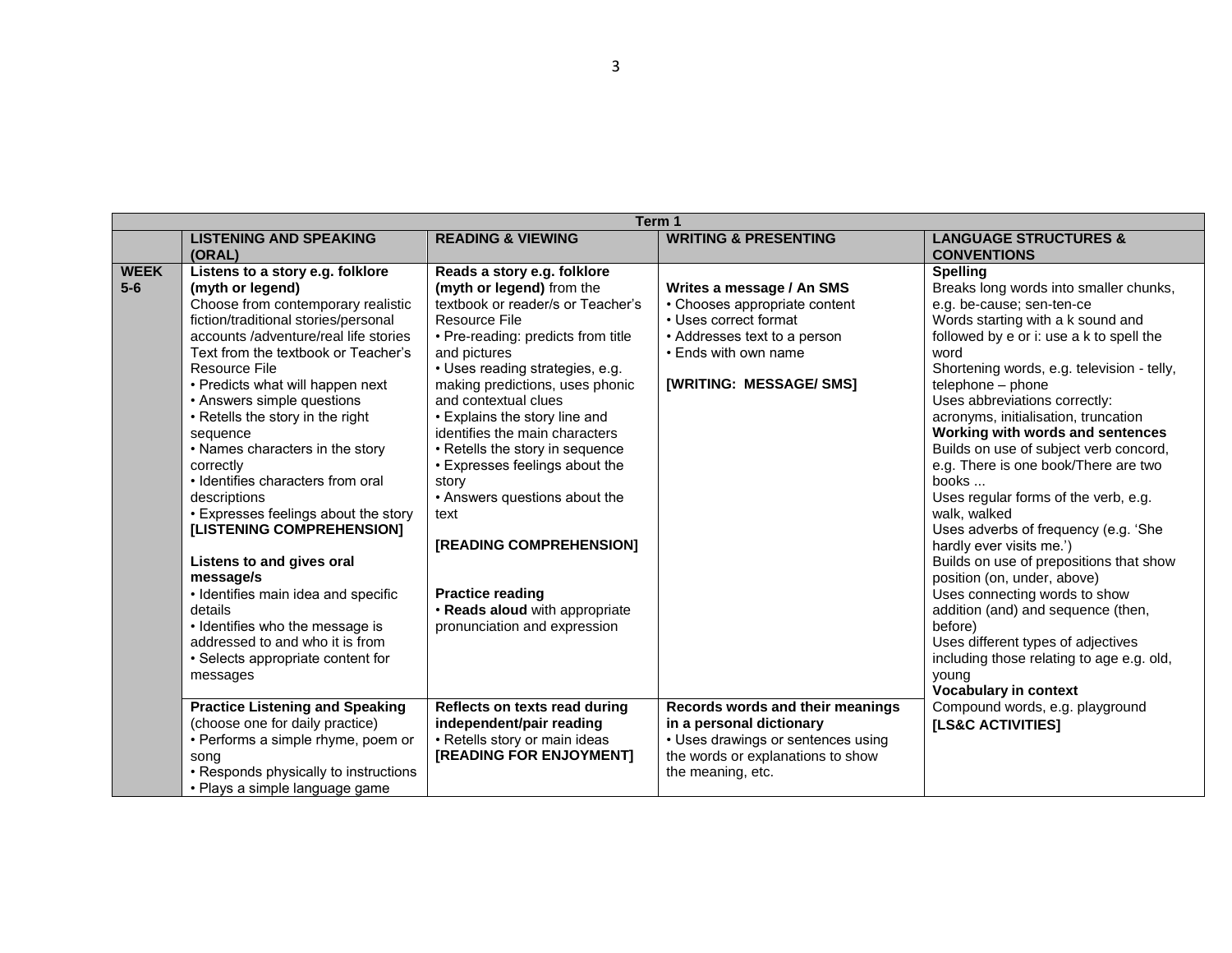**FORMAL ASSESSMENT TASK 2: ESSAY WRITING (20 marks) Narrative or Descriptive 3 paragraphs During the term**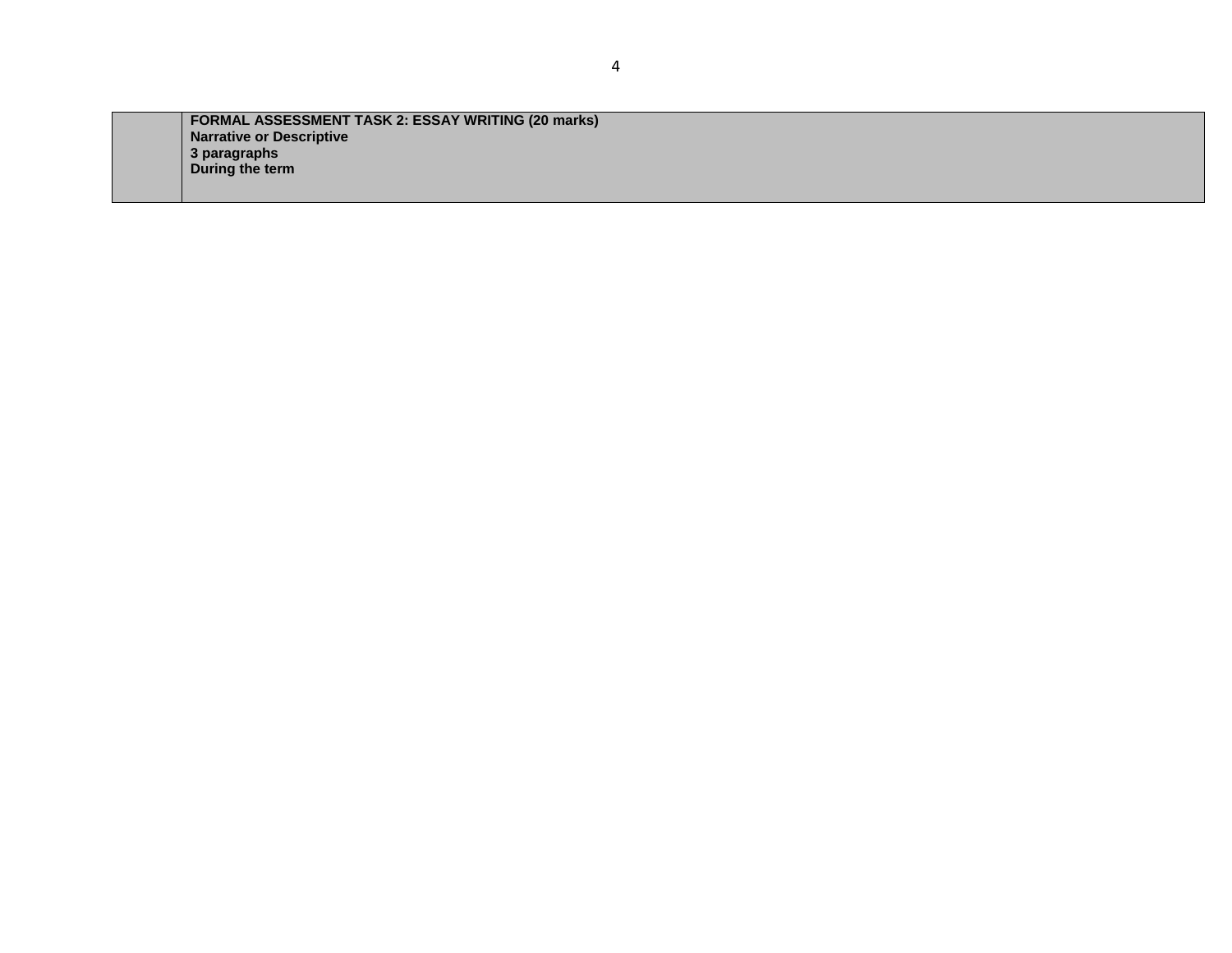|                        | <b>TERM1</b>                                                                                                                                                                                                                                      |                                                                                                                                                                                                                                                                                                                                                                                                                                                                                                                                                                                                                                                                                                                                                                                     |                                                                                                                                                                                                                                                                                                                                                                                                                                                                                                     |                                                                                                                                                                                                                                                                                                                                                                                                                                                                                                                                                                                                                |  |  |
|------------------------|---------------------------------------------------------------------------------------------------------------------------------------------------------------------------------------------------------------------------------------------------|-------------------------------------------------------------------------------------------------------------------------------------------------------------------------------------------------------------------------------------------------------------------------------------------------------------------------------------------------------------------------------------------------------------------------------------------------------------------------------------------------------------------------------------------------------------------------------------------------------------------------------------------------------------------------------------------------------------------------------------------------------------------------------------|-----------------------------------------------------------------------------------------------------------------------------------------------------------------------------------------------------------------------------------------------------------------------------------------------------------------------------------------------------------------------------------------------------------------------------------------------------------------------------------------------------|----------------------------------------------------------------------------------------------------------------------------------------------------------------------------------------------------------------------------------------------------------------------------------------------------------------------------------------------------------------------------------------------------------------------------------------------------------------------------------------------------------------------------------------------------------------------------------------------------------------|--|--|
| <b>SKILLS</b>          | <b>LISTENING AND SPEAKING</b><br>(ORAL)                                                                                                                                                                                                           | <b>READING &amp; VIEWING</b>                                                                                                                                                                                                                                                                                                                                                                                                                                                                                                                                                                                                                                                                                                                                                        | <b>WRITING &amp; PRESENTING</b>                                                                                                                                                                                                                                                                                                                                                                                                                                                                     | <b>LANGUAGE STRUCTURES &amp;</b><br><b>CONVENTIONS</b>                                                                                                                                                                                                                                                                                                                                                                                                                                                                                                                                                         |  |  |
| <b>WEEK</b><br>$7 - 8$ | Listens to information text.<br>e.g. a poster advertising an<br>event<br>Text from the textbook or<br>Teacher's<br>Resource File (TRF)<br>· Identifies specific details<br>• Interprets the information given<br>• Relates to personal experience | Reads information text with visuals,<br>e.g. charts/tables/ diagrams/ mind-maps<br>/maps/pictures<br>Text from the textbook or Teacher's<br>Resource File (TRF)<br>• Pre-reading: predicting from title and<br>pictures/visuals<br>• Uses reading strategies, e.g.<br>skimming<br>• Asks and answers questions<br>• Discusses main idea and specific details<br>• Interprets the information in the<br><b>Visuals</b><br>Reads a visual text, e.g. a poster<br>advertising an event<br>• Pre-reading: discusses pictures<br>• Interprets the information<br>• Discusses the purpose of the text<br>• Discusses some of the language used<br>• Identifies and discusses design<br>features such as colour and different sizes<br>or kinds of print (font)<br>[READING COMPREHENSION] | Summarizes information text with<br>support<br>• Fills in missing words in a written<br>summary or in a chart/table/mind-map<br>• Uses appropriate vocabulary<br>• Uses some new words from the read<br>text<br>[SUMMARY: INFORMATION TEXT]<br>Designs a visual text, e.g. a poster<br>advertising an event<br>• Selects appropriate information<br>• Uses the correct format<br>• Uses design features such as colour<br>and different sizes or kinds of print<br>(font)<br>[WRITING: VISUAL TEXT] | <b>Spelling</b><br>Spells familiar words correctly, using<br>a<br>personal dictionary<br>Uses the dictionary to check spelling<br>and meanings of words<br>Words starting with a k sound and<br>followed by a, u or o: use a c to spell<br>the word, e.g. can, cot, cut<br>Add s to form most plurals<br>Working with words and<br>sentences<br>Uses the command form.<br>Understands and uses negative<br>forms<br>Revises common nouns: countable<br>nouns e.g. book - books<br>Present perfect tense (e.g. 'I have<br>finished.')<br>Begins to use 'must', 'should' and<br>'have<br>to' to show obligation. |  |  |
|                        |                                                                                                                                                                                                                                                   |                                                                                                                                                                                                                                                                                                                                                                                                                                                                                                                                                                                                                                                                                                                                                                                     | Records words and their meanings<br>in a personal dictionary<br>• Uses drawings or sentences using the<br>words or explanations to show<br>the meaning, etc.<br>[PERSONAL DICTIONARY]                                                                                                                                                                                                                                                                                                               | <b>Vocabulary in context</b><br>Words taken from shared or<br>individually<br>read texts<br>[LS&C ACTIVITIES]                                                                                                                                                                                                                                                                                                                                                                                                                                                                                                  |  |  |

| <b>FORMAL ASSESSMENT TASK 3: RESPONSE TO TEXTS (40 marks)</b>      |
|--------------------------------------------------------------------|
| Literary/Non-literary text (15 marks)                              |
| Visual text (10 marks)                                             |
| <b>Language Structures and Conventions (15 marks)</b>              |
| Activities for this task do not have to be written in one session. |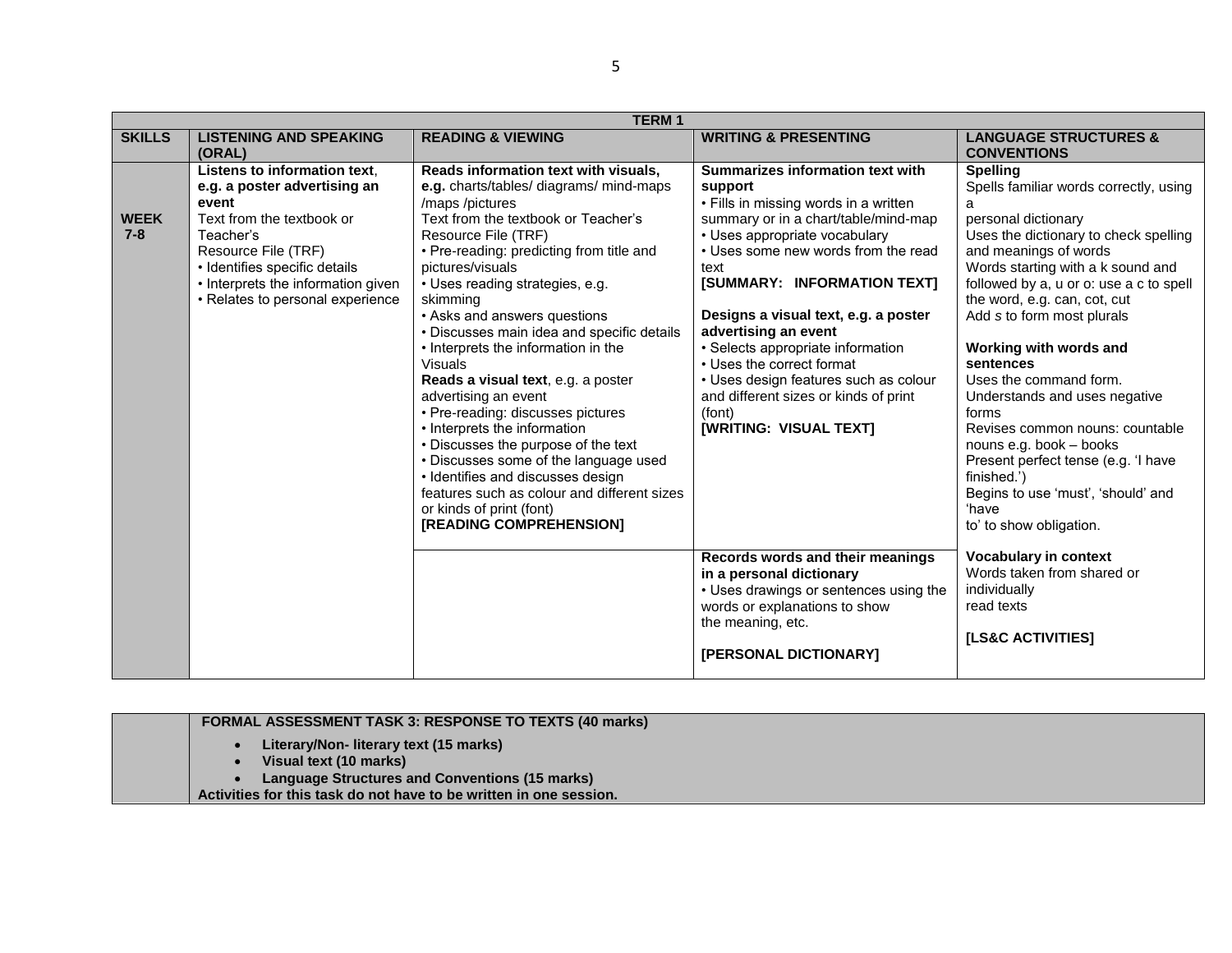|                         | <b>TERM1</b>                                                                                                                                                                                                                                                                                                                                                                                                                                                                                                                                                                                                 |                                                                                                                                                                                                                                                                                                                                                                                                                                      |                                                                                                                                                                                                                                                                                                                                                                                |                                                                                                                                                                                                                                                                                                                                                                                                                                                                                                                                                                                                                                                                |  |  |
|-------------------------|--------------------------------------------------------------------------------------------------------------------------------------------------------------------------------------------------------------------------------------------------------------------------------------------------------------------------------------------------------------------------------------------------------------------------------------------------------------------------------------------------------------------------------------------------------------------------------------------------------------|--------------------------------------------------------------------------------------------------------------------------------------------------------------------------------------------------------------------------------------------------------------------------------------------------------------------------------------------------------------------------------------------------------------------------------------|--------------------------------------------------------------------------------------------------------------------------------------------------------------------------------------------------------------------------------------------------------------------------------------------------------------------------------------------------------------------------------|----------------------------------------------------------------------------------------------------------------------------------------------------------------------------------------------------------------------------------------------------------------------------------------------------------------------------------------------------------------------------------------------------------------------------------------------------------------------------------------------------------------------------------------------------------------------------------------------------------------------------------------------------------------|--|--|
| <b>SKILLS</b>           | <b>LISTENING AND SPEAKING</b><br>(ORAL)                                                                                                                                                                                                                                                                                                                                                                                                                                                                                                                                                                      | <b>READING &amp; VIEWING</b>                                                                                                                                                                                                                                                                                                                                                                                                         | <b>WRITING &amp; PRESENTING</b>                                                                                                                                                                                                                                                                                                                                                | <b>LANGUAGE STRUCTURES &amp;</b><br><b>CONVENTIONS</b>                                                                                                                                                                                                                                                                                                                                                                                                                                                                                                                                                                                                         |  |  |
| <b>WEEK</b><br>$9 - 10$ | Listens to a song /simple poem<br>Text from the textbook or<br>Teacher's Resource File (TRF)<br>• Recalls main idea<br>· Discusses central idea<br>• Relates to own experience<br>• Identifies rhyme and rhythm<br>• Identifies words which begin with<br>the same sound<br>• Expresses feelings stimulated by<br>the text<br>• Performs song/selected lines<br>[LISTENNG COMPREHENSION]<br><b>Practices Listening and</b><br><b>Speaking</b><br>(choose one for daily practice)<br>• Performs a simple rhyme, poem<br>or song<br>• Responds physically to<br>instructions<br>• Plays a simple language game | Reads a simple poem/s<br>Text from the textbook or Teacher's<br>Resource File (TRF)<br>• Pre-reading predicts from title and<br>pictures<br>· Uses reading strategies, e.g.<br>prediction, looks at pictures carefully,<br>uses contextual clues<br>• Answers questions about text<br>• Identifies rhythm and rhyme<br>• Breaks up words into syllables<br>• Expresses feelings stimulated by the<br>Text<br>[READING COMPREHENSION] | Writes sentences that rhyme or<br>simple poem with frame<br>• Writes pairs of sentences of the<br>same length that rhyme<br>• Uses appropriate rhythm and rhyme<br>• Uses knowledge of syllables to<br>develop the rhythm<br><b>Practices writing</b><br>. Writes words that begin with the<br>same sound, e.g. Naughty Nomsa<br><b>[WRITING: RHYMING</b><br><b>SENTENCES1</b> | <b>Spelling and punctuation</b><br>Spells familiar words correctly, using a<br>personal dictionary<br>Uses the dictionary to check spelling<br>and meanings of words<br>Punctuates correctly: question mark,<br>exclamation mark<br>Working with words and sentences<br>Uses forms of the verb 'to be', e.g. be/<br>been / being; am/ is/ are; was/ were<br>Present progressive tense (e.g. 'He is<br>reading.');<br>Builds on use of adjectives (before<br>nouns), e.g. The small dog<br>Revises common nouns: countable<br>nouns e.g. book - books<br>Revises use of personal pronouns e.g.<br>I, you, he, she, it, they; me, you, him,<br>her, it, us, them |  |  |
|                         |                                                                                                                                                                                                                                                                                                                                                                                                                                                                                                                                                                                                              | <b>Practices reading</b><br>• Reads aloud with appropriate<br>pronunciation, rhythm and expression<br>[READ ALOUD]<br>Reflects on texts read during<br>independent/pair reading<br>• Expresses emotional response to<br>texts read.<br><b>IREADING FOR ENJOYMENTI</b>                                                                                                                                                                | Records words and their meanings<br>in a personal dictionary<br>• Uses drawings or sentences using<br>the words or explanations to show the<br>meaning, etc.<br>[PERSONAL DICTIONARY]                                                                                                                                                                                          | Word meaning rhymes<br>Vocabulary in context<br>Words taken from shared or individually<br>read texts<br>Words belonging to the same lexical<br>field, e.g. 'cat' and 'dog' belong to the<br>lexical field 'animals'<br>[LS&C ACTIVITIES]                                                                                                                                                                                                                                                                                                                                                                                                                      |  |  |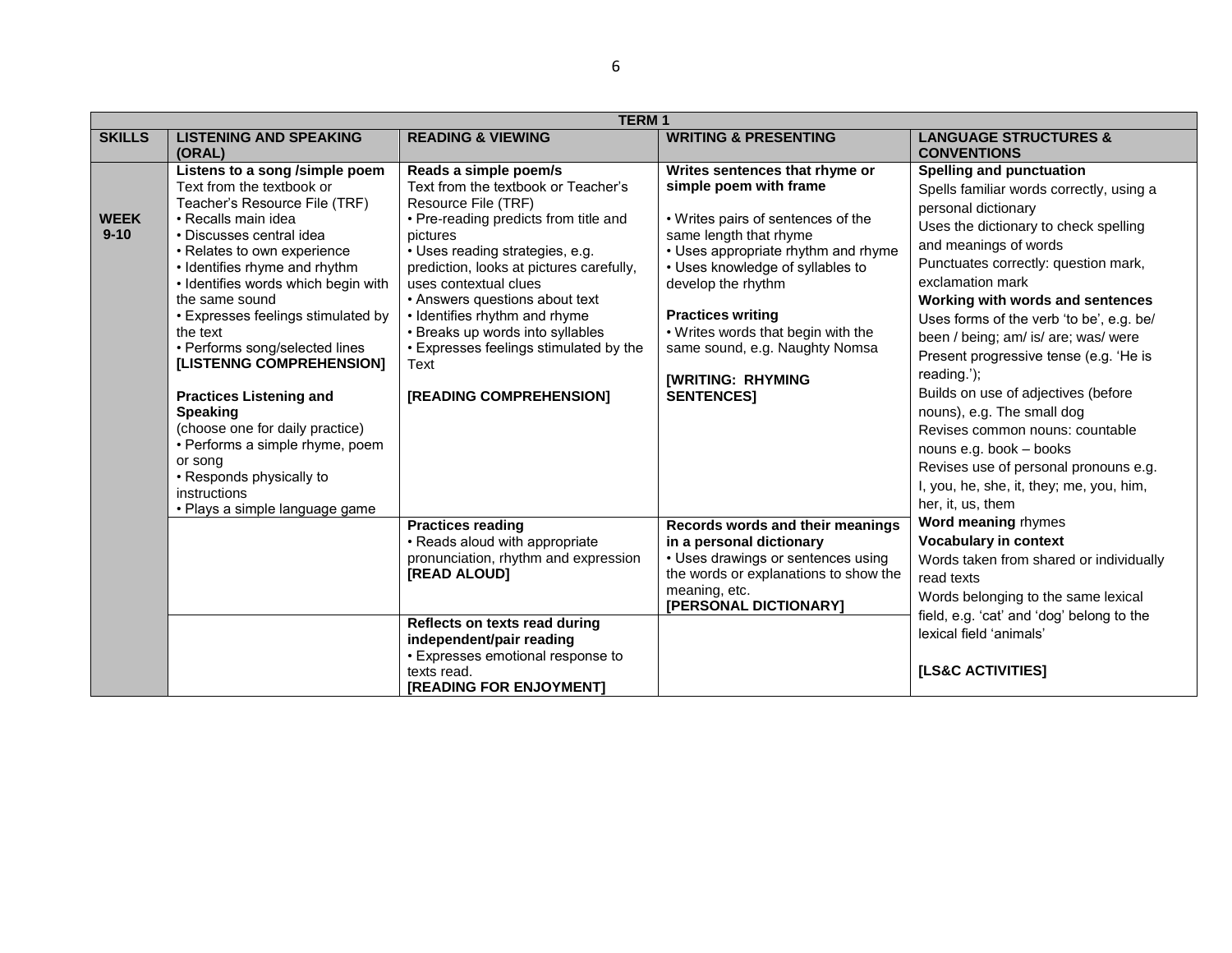|                                                                                                                                                                                                  | <b>FORMATIVE ASSESSMENT TASKS</b>                                                                                                                                                                                                     |                                                                                                                                                      |                                                                                                                                |  |  |  |
|--------------------------------------------------------------------------------------------------------------------------------------------------------------------------------------------------|---------------------------------------------------------------------------------------------------------------------------------------------------------------------------------------------------------------------------------------|------------------------------------------------------------------------------------------------------------------------------------------------------|--------------------------------------------------------------------------------------------------------------------------------|--|--|--|
| <b>Listening and Speaking</b><br>activities<br>Variety of Listening and<br><b>Speaking activities</b><br><b>Listening and Speaking</b><br>activities that comply with<br>the Covid-19 conditions | <b>Reading and Viewing activities</b><br><b>Reading Process</b><br><b>Reading aloud activities</b><br><b>Reading Comprehension</b><br>activities<br>Literature activities based on<br>the three prescribed genres for<br>the semester | <b>Writing and Presenting activities</b><br><b>Writing Process</b><br>Paragraphing<br><b>Transactional Texts</b><br>Essay<br><b>Creative Writing</b> | <b>Language Structures and Conventions</b><br>activities<br>Variety of Language Structures and<br><b>Convention activities</b> |  |  |  |

| <b>GRADE 4 ENG FAL SUMMARY OF FORMAL ASSESSMENT TASKS: TERM 1</b> |                                          |                                      |  |  |  |
|-------------------------------------------------------------------|------------------------------------------|--------------------------------------|--|--|--|
| <b>FORMAL ASSESSMENT TASK 1</b>                                   | <b>FORMAL ASSESSMENT TASK 2: WRITING</b> | <b>FORMAL ASSESSMENT TASK 3:</b>     |  |  |  |
| <b>ORAL</b>                                                       | Essay (20 marks)                         | <b>RESPONSE TO TEXTS (40 marks)</b>  |  |  |  |
| Read aloud (20 marks)                                             | Descriptive / narrative (3 paragraphs)   | Literary/Non- literary text (15      |  |  |  |
|                                                                   | During the term                          | marks)                               |  |  |  |
| Commence with this task in                                        |                                          | Visual text (10 marks)               |  |  |  |
| term 1 and conclude in term 2                                     |                                          | <b>Structures</b><br>and<br>Language |  |  |  |
| when the mark will be recorded.                                   |                                          | <b>Conventions (15 marks)</b>        |  |  |  |
|                                                                   |                                          |                                      |  |  |  |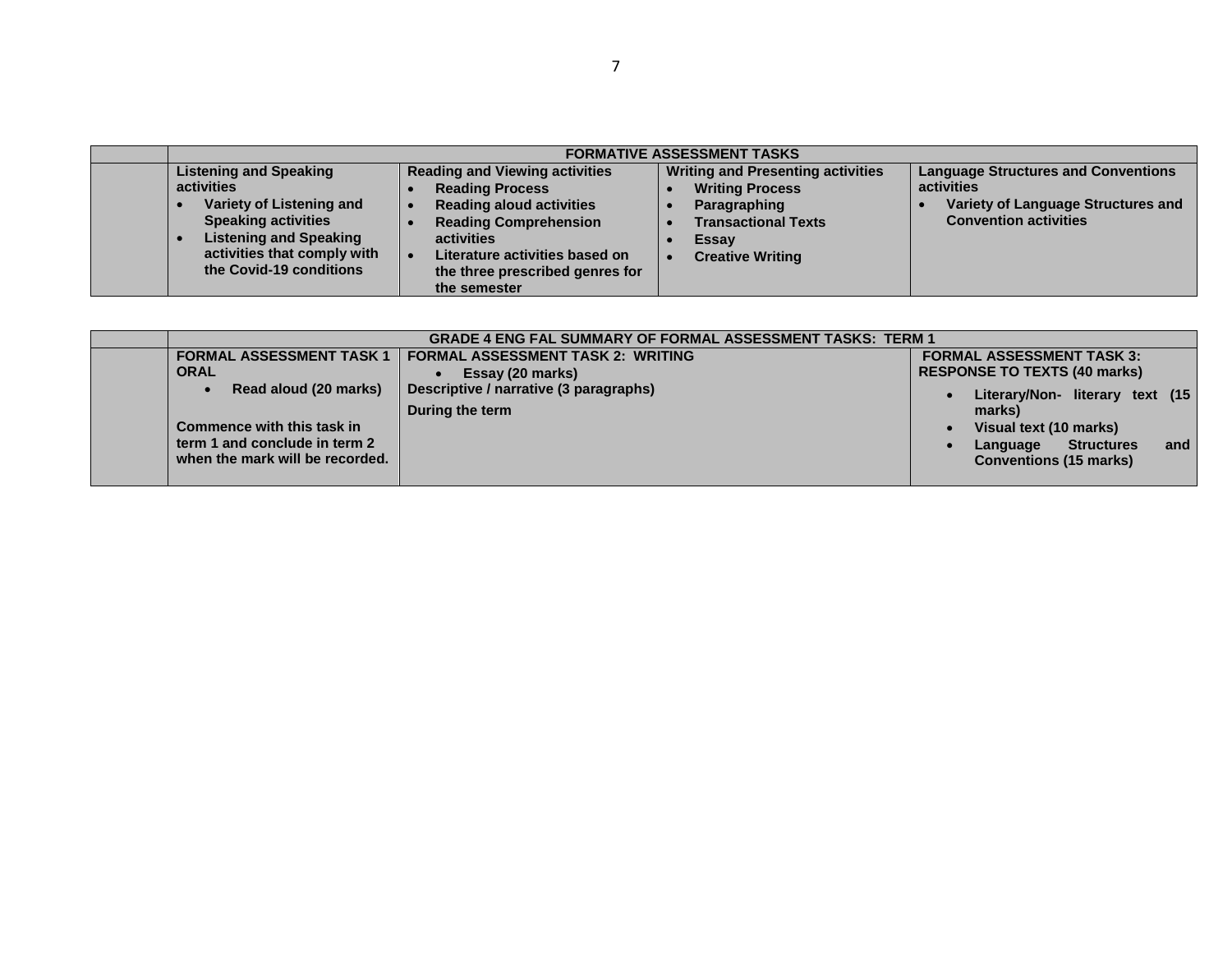|               | <b>TERM2</b>                               |                                                       |                                                 |                                                       |  |
|---------------|--------------------------------------------|-------------------------------------------------------|-------------------------------------------------|-------------------------------------------------------|--|
| <b>SKILLS</b> | <b>LISTENING AND SPEAKING</b>              | <b>READING &amp; VIEWING</b>                          | <b>WRITING &amp; PRESENTING</b>                 | <b>LANGUAGE STRUCTURES &amp;</b>                      |  |
|               | (ORAL)                                     |                                                       |                                                 | <b>CONVENTIONS</b>                                    |  |
|               | Listens to a story                         | Reads a story                                         | Writes dialogue (using a frame)                 | <b>Spelling</b>                                       |  |
|               | Choose from contemporary realistic         | Text from the textbook or Teacher's                   | • Selects appropriate content for the           | Uses knowledge of alphabetical order                  |  |
|               | Fiction /traditional stories/ personal     | Resource File (TRF)                                   | topic                                           | and first letters of a word to find                   |  |
| <b>WEEK</b>   | accounts/adventure/                        | • Pre-reading: predicts from title and                | • Uses the frame appropriately                  | words in a dictionary.                                |  |
|               | funny/fantasy/real life stories            | pictures                                              | • Characters' 'speech' follows in logical       | Add -es to form plurals of words                      |  |
| $1 - 2$       | Text from the textbook or Teacher's        | • Interprets and explains the                         | order                                           | ending in -s, -sh, -ch, or $-z$ ; e.g.                |  |
|               | Resource File (TRF)                        | message                                               | • Uses appropriate grammar, spelling,           | bunch, bunches; brush, brushes                        |  |
|               | • Discusses plot, setting and              | • Uses reading strategies, e.g.                       | punctuation and spaces between                  | <b>Punctuation:</b> full stop, comma,                 |  |
|               | characters                                 | makes                                                 | paragraphs                                      | question mark, exclamation mark,                      |  |
|               | • Answers simple questions                 | predictions, uses contextual clues                    | • writes the names of the characters on         | colon, etc.                                           |  |
|               | • Names characters in the story            | to determine meaning, makes                           | the left side of the page                       |                                                       |  |
|               | correctly                                  | inferences                                            | •uses a colon after the name of the             | Working with words and sentences                      |  |
|               | • Retells the story in the right           | • Retells events in correct sequence                  | character who is speaking                       | Uses direct speech<br>Uses quotation marks for direct |  |
|               | sequence<br>• Expresses feelings about the | • Describes feelings about the text<br>giving reasons | •use a new line to indicate each new<br>speaker | speech                                                |  |
|               | story                                      | • Discusses the main character and                    | • presents the action in brackets before        | Builds on use of proper nouns, e.g.                   |  |
|               | • Describes causes and effects of          | other character                                       | the words are spoken                            | with capital letter                                   |  |
|               | actions or events                          |                                                       | *sketches a scenario before you start           | Uses different types of adjectives                    |  |
|               |                                            |                                                       | writing.                                        | Begins to use irregular forms of some                 |  |
|               | Describes a person/animal                  | [READING COMPREHENSION]                               | [WRITES A DIALOGUE]                             | verbs, e.g. run, ran                                  |  |
|               | character from story/place from the        |                                                       |                                                 | Constructs simple sentences using                     |  |
|               | story                                      |                                                       | Writes a description of a                       | subject, verb, object, e.g. 'Bongi /                  |  |
|               | • Explains what the person/animal/         |                                                       | person/animal/place                             | read / her book'                                      |  |
|               | character/ place looks like                |                                                       | • Description is clear                          | <b>Vocabulary in context</b>                          |  |
|               | • Uses a few new words learnt from         |                                                       | • Uses properly constructed complete            | Words taken from shared or                            |  |
|               | story                                      |                                                       | sentences.                                      | individually read texts                               |  |
|               | • Uses adjectives                          |                                                       | • Uses appropriate grammar                      | [LS&C ACTIVITIES]                                     |  |
|               |                                            |                                                       | (adjectives), spelling and punctuation          |                                                       |  |
|               | Does a role-play, based on the             |                                                       | [WRITING: DESCRIPTIVE ESSAY]                    |                                                       |  |
|               | story                                      |                                                       |                                                 |                                                       |  |
|               |                                            | <b>Book review</b>                                    | Records words and their meanings in             |                                                       |  |
|               |                                            | Does comprehension activity on                        | a personal dictionary                           |                                                       |  |
|               |                                            | the text (oral or written)                            | • Uses drawings or sentences using the          |                                                       |  |
|               |                                            | Reads a simple book review                            | words or explanations to show the               |                                                       |  |
|               |                                            | · Identifies key information, e.g. title              | meaning, etc.                                   |                                                       |  |
|               |                                            | of book being reviewed, writer, etc.                  |                                                 |                                                       |  |
|               |                                            | • Identifies main points                              |                                                 |                                                       |  |
|               |                                            | • Discusses format of the review                      |                                                 |                                                       |  |
|               |                                            | • Discusses response to the review                    |                                                 |                                                       |  |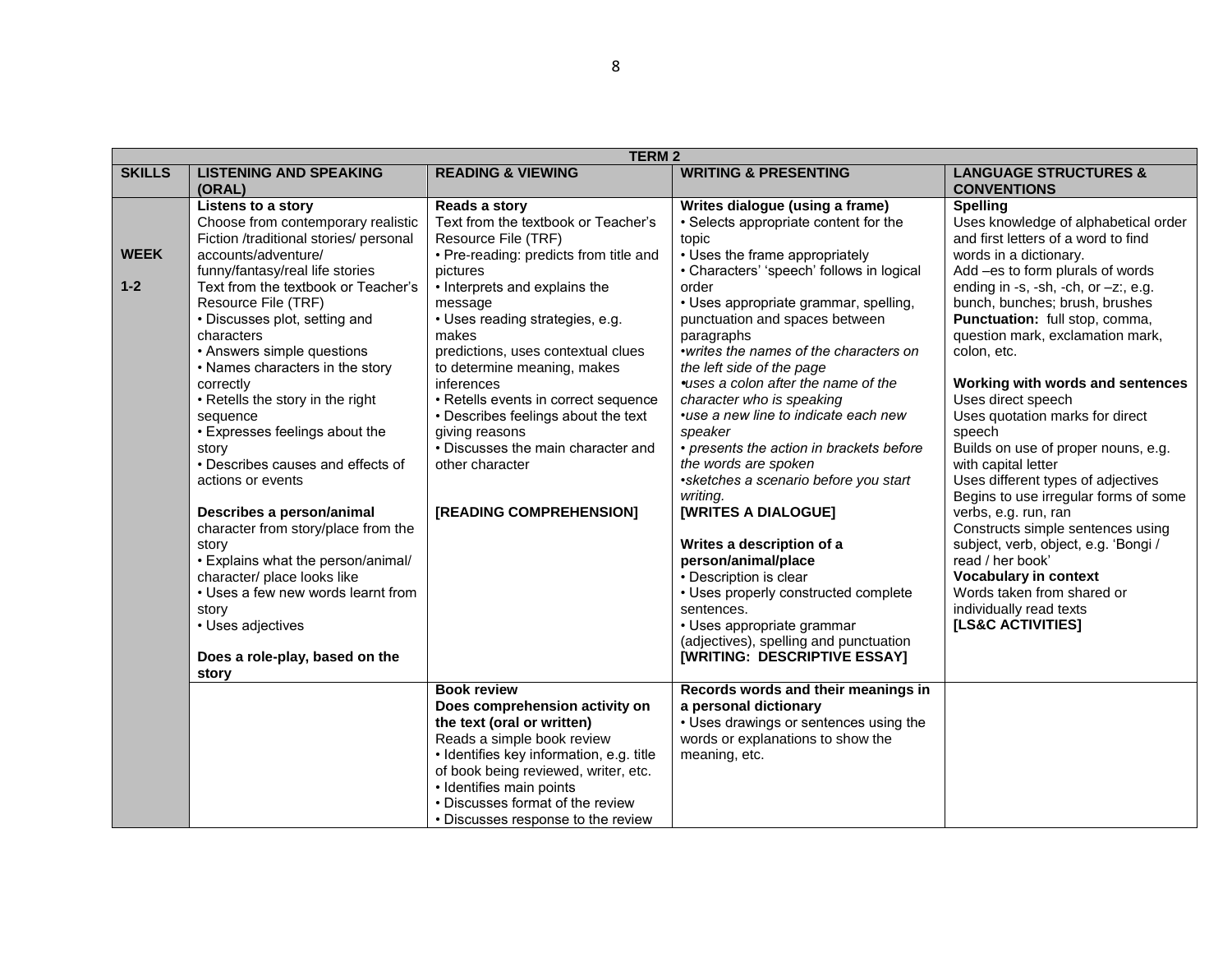|             | Term 2                                                           |                                                                                      |                                                           |                                                                    |  |
|-------------|------------------------------------------------------------------|--------------------------------------------------------------------------------------|-----------------------------------------------------------|--------------------------------------------------------------------|--|
|             | <b>LISTENING AND SPEAKING</b><br>(ORAL)                          | <b>READING &amp; VIEWING</b>                                                         | <b>WRITING &amp; PRESENTING</b>                           | <b>LANGUAGE STRUCTURES &amp;</b><br><b>CONVENTIONS</b>             |  |
| <b>WEEK</b> | Listens to and discusses current                                 | Reads information text, e.g. new                                                     | Writes a news report based on                             | <b>Spelling</b>                                                    |  |
|             | issues based on newspaper or                                     | article                                                                              | personal experience/event                                 | Add -es to form plurals of words                                   |  |
| $3 - 4$     | magazine article                                                 | Text from the textbook or TRF                                                        | • Uses headline, by-line, lead paragraph,                 | ending in -s, -sh, -ch, or $-z$ ; e.g.                             |  |
|             | • Introductory activities: prediction                            | • Pre-reading: predicting from title                                                 | answers to Who, What, Where, When                         | bunch, bunches; brush, brushes                                     |  |
|             | • Listens for specific details                                   | and pictures                                                                         | and Why/How                                               | Words with long vowel sounds:                                      |  |
|             | • Identifies the main message                                    | • Uses reading strategies, e.g. makes                                                | • Selects appropriate content                             | add the silent -e at the end, e.g.                                 |  |
|             | • Relates to own life                                            | predictions, uses contextual clues to                                                | • Uses an appropriate frame                               | cake, pole, mine, tune                                             |  |
|             | • Discusses the main ideas and                                   | find meaning, skims for general idea                                                 | • Writes a headline/title                                 | Working with words and                                             |  |
|             | specific detail                                                  | • Uses headline, by-line, lead                                                       | • Sequences events correctly                              | sentences                                                          |  |
|             | • Uses information from the text in                              | paragraph, answers to Who, What,                                                     | • Uses appropriate vocabulary                             | Revises 'a' and 'the' with nouns.                                  |  |
|             | response to the questions                                        | Where, When and Why/How<br>• Discusses headlines                                     | • Uses appropriate grammar, spelling                      | Begins to understand there is no<br>article with uncountable nouns |  |
|             | • Discusses the social, moral and<br>cultural values in the text |                                                                                      | and punctuation<br>• Corrects spelling using a dictionary |                                                                    |  |
|             | • Participates in a discussion                                   | • Discusses central idea and specific<br>details                                     | Uses the writing process                                  | (e.g. I like fish.)<br>Simple present to describe                  |  |
|             |                                                                  | • Comments on choice of pictures in                                                  | • Planning / pre-writing,                                 | universal statements, e.g. 'The                                    |  |
|             |                                                                  | text                                                                                 | • Drafting,                                               | sun sets in the west.'                                             |  |
|             |                                                                  | • Explains meaning of unfamiliar                                                     | • Revising,                                               | Future tense (e.g. 'I will see him                                 |  |
|             |                                                                  | words                                                                                | $\cdot$ Editing,                                          | tomorrow.' 'I'm going to see him                                   |  |
|             |                                                                  |                                                                                      | • Proofreading, and                                       | tomorrow.')                                                        |  |
|             |                                                                  | [READING COMPREHENSION]                                                              | • Presenting                                              | Develops understanding and use                                     |  |
|             |                                                                  |                                                                                      | <b>[WRITE A NEWS REPORT]</b>                              | of connecting words showing                                        |  |
|             | Presents a prepared speech                                       | Reflects on texts read during                                                        | Records words and their meanings in                       | addition, sequence and contrast.                                   |  |
|             | • Selects relevant content                                       | independent/ pair reading                                                            | a personal dictionary                                     | <b>Vocabulary in context</b>                                       |  |
|             | • Uses beginning, middle and ending                              | • Retells story or explains main ideas                                               | • Uses drawings or sentences using the                    | Words taken from shared or                                         |  |
|             | • Stays on topic                                                 | • Expresses emotional response to                                                    | words or explanations to show the                         | individually read texts                                            |  |
|             | • Uses logical organization of ideas                             | texts read                                                                           | meaning, etc.                                             | Synonyms (words that are similar                                   |  |
|             | • Uses presentation skills, e.g.                                 |                                                                                      |                                                           | in meaning, e.g. soft/gentle)                                      |  |
|             | volume,                                                          |                                                                                      |                                                           | Collocations, e.g. Happy birthday,                                 |  |
|             | pause, posture                                                   | [READING FOR ENJOYMENT]                                                              |                                                           | fish and chips                                                     |  |
|             | [SPEECH]                                                         |                                                                                      |                                                           | <b>[LS&amp;C ACTIVITIES]</b>                                       |  |
|             | <b>FORMAL ASSESSMENT TASK 1: ORAL</b>                            |                                                                                      |                                                           |                                                                    |  |
|             | <b>Read Aloud (20 marks)</b>                                     |                                                                                      |                                                           |                                                                    |  |
|             |                                                                  | This task is a continuation from Term 1. It will be completed and recorded in Term 2 |                                                           |                                                                    |  |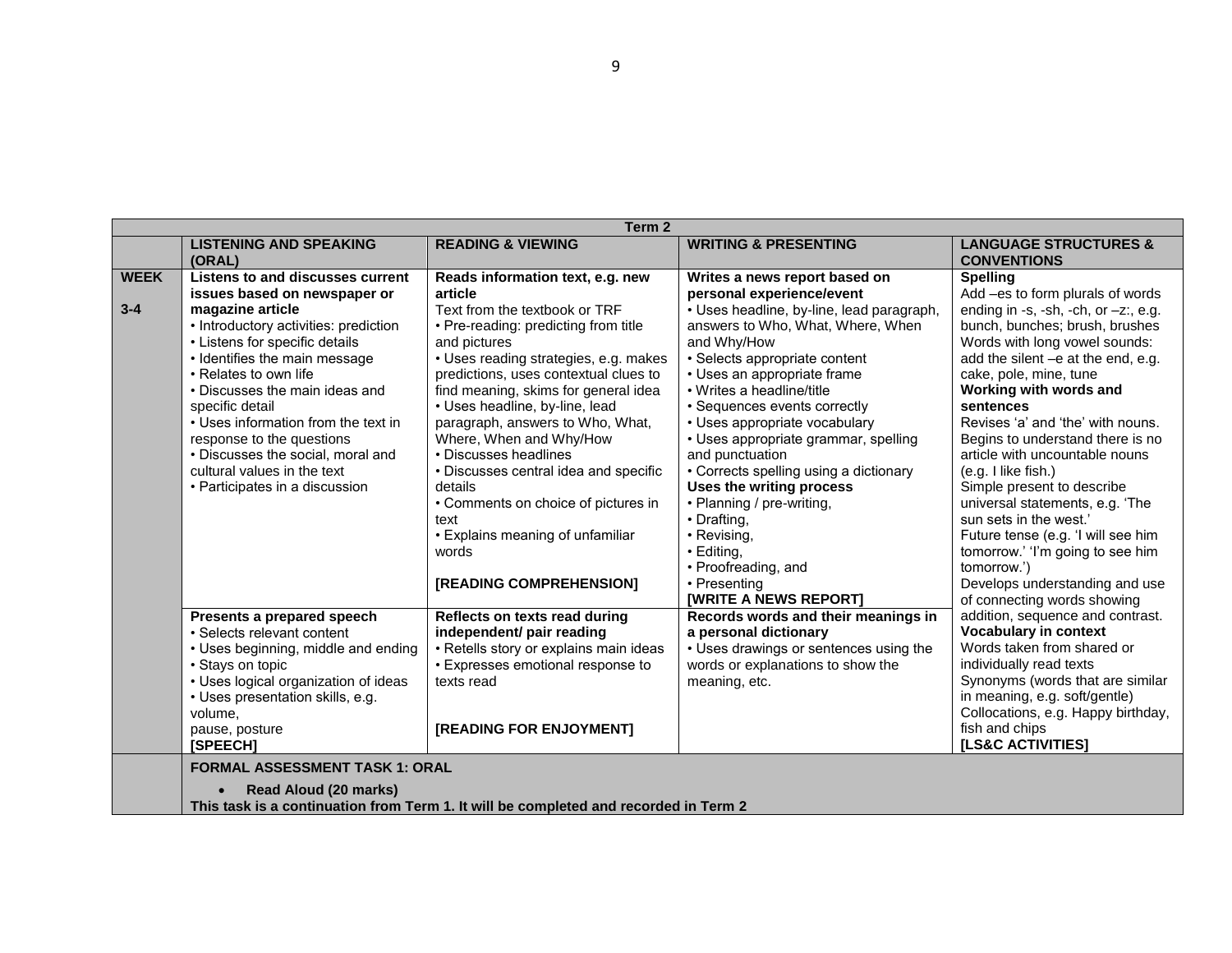| <b>LISTENING AND SPEAKING</b><br>(ORAL)                                                                                                                                                                                                                                                                                                                                                                                                                                                                                                                                                                                  | <b>READING &amp; VIEWING</b>                                                                                                                                                                                                                                                                                                                                                                                                                             | <b>WRITING &amp; PRESENTING</b>                                                                                                                                                                                                                                                                                                                                                                                                 | <b>LANGUAGE STRUCTURES &amp;</b><br><b>CONVENTIONS</b>                                                                                                                                                                                                                                                                                                                                                                                                                                                                                                                                                                             |
|--------------------------------------------------------------------------------------------------------------------------------------------------------------------------------------------------------------------------------------------------------------------------------------------------------------------------------------------------------------------------------------------------------------------------------------------------------------------------------------------------------------------------------------------------------------------------------------------------------------------------|----------------------------------------------------------------------------------------------------------------------------------------------------------------------------------------------------------------------------------------------------------------------------------------------------------------------------------------------------------------------------------------------------------------------------------------------------------|---------------------------------------------------------------------------------------------------------------------------------------------------------------------------------------------------------------------------------------------------------------------------------------------------------------------------------------------------------------------------------------------------------------------------------|------------------------------------------------------------------------------------------------------------------------------------------------------------------------------------------------------------------------------------------------------------------------------------------------------------------------------------------------------------------------------------------------------------------------------------------------------------------------------------------------------------------------------------------------------------------------------------------------------------------------------------|
| <b>WEEK</b><br>Listens to information text, e.g.<br>$5-6$<br>weather report or a description of a<br>place<br>Text from the textbook or Teacher's<br>Resource File (TRF)<br>· Identifies specific details<br>• Interprets the information given<br>• Relates to personal experience<br>Listens to and responds to simple<br>oral directions<br>• Follows the directions<br>• Shows understanding of<br>vocabulary<br>relating to direction<br>[LISTENING COMPREHENSION]<br>Listens to a description and<br>describes an object<br>· Identifies the object described<br>correctly<br>• Uses words that correctly describe | <b>Reads information text with</b><br>visuals, e.g. charts/tables/<br>diagrams/<br>mind-maps/maps/pictures<br>Text from the textbook or Teacher's<br>Resource File (TRF)<br>• Pre-reading: predicting from title<br>and<br>pictures/visuals<br>• Uses reading strategies, e.g.<br>skimming<br>• Asks and answers questions<br>• Discusses main idea and specific<br>details<br>• Interprets the information in the<br>visuals<br>[READING COMPREHENSION] | Summarizes information text with<br>support<br>• Fills in missing words in a written<br>summary or in a chart/table/mind-map<br>• Uses appropriate vocabulary<br>• Uses some new words from the read<br>text<br><b>[SUMMARISES AN</b><br><b>INFORMATIONAL TEXT WITH</b><br><b>VISUALS1</b><br>Writes a description of a person/<br>animal/place<br>• Description is clear<br>• Uses properly constructed complete<br>sentences. | <b>Spelling</b><br>Words starting with c and followed by<br>-e, -i or -y: pronounce as s, e.g.<br>Centre, city<br>Words starting with a k sound and<br>followed by e or i: use a k to spell the<br>word<br>Working with words and sentences<br>Understands and uses countable<br>nouns (e.g. book - books)<br>Builds on use of adjectives (before<br>nouns), e.g. The small dog<br>Uses forms of the verb 'to be', e.g.<br>be/ been/ being; am/ is/ are; was/<br>were<br>Builds on understanding and use of<br>simple past<br>Begins to use adverbs of degree, e.g.<br>'very, really, almost, too'<br><b>Vocabulary in context</b> |
| the object<br>• Uses some new words<br>• Uses adjectives<br>[ORAL PRESENTATION]                                                                                                                                                                                                                                                                                                                                                                                                                                                                                                                                          |                                                                                                                                                                                                                                                                                                                                                                                                                                                          | • Uses appropriate grammar<br>(adjectives), spelling and punctuation<br><b>[WRITING: DESCRIPTIVE ESSAY]</b>                                                                                                                                                                                                                                                                                                                     | Words taken from shared or<br>individually read texts<br>Phrasal verbs, e.g. divide up, move in<br><b>[LS&amp;C ACTIVITIES]</b>                                                                                                                                                                                                                                                                                                                                                                                                                                                                                                    |
| Practices Listening and Speaking<br>(choose one for daily practice)<br>• Performs a simple rhyme, poem or<br>song<br>• Responds physically to instructions                                                                                                                                                                                                                                                                                                                                                                                                                                                               | Reflects on texts read during<br>Independent /pair reading<br>• Compares books/texts read<br>[READING FOR ENJOYMENT]                                                                                                                                                                                                                                                                                                                                     | Records words and their meanings<br>in a personal dictionary<br>• Uses drawings or sentences using<br>the words or explanations to show<br>the meaning, etc.                                                                                                                                                                                                                                                                    |                                                                                                                                                                                                                                                                                                                                                                                                                                                                                                                                                                                                                                    |
| • Plays a simple language game<br><b>FORMAL ASSESSMENT TASK 4:</b><br>Transactional writing: (10 marks)<br>$\bullet$<br>Written before the controlled test                                                                                                                                                                                                                                                                                                                                                                                                                                                               |                                                                                                                                                                                                                                                                                                                                                                                                                                                          |                                                                                                                                                                                                                                                                                                                                                                                                                                 |                                                                                                                                                                                                                                                                                                                                                                                                                                                                                                                                                                                                                                    |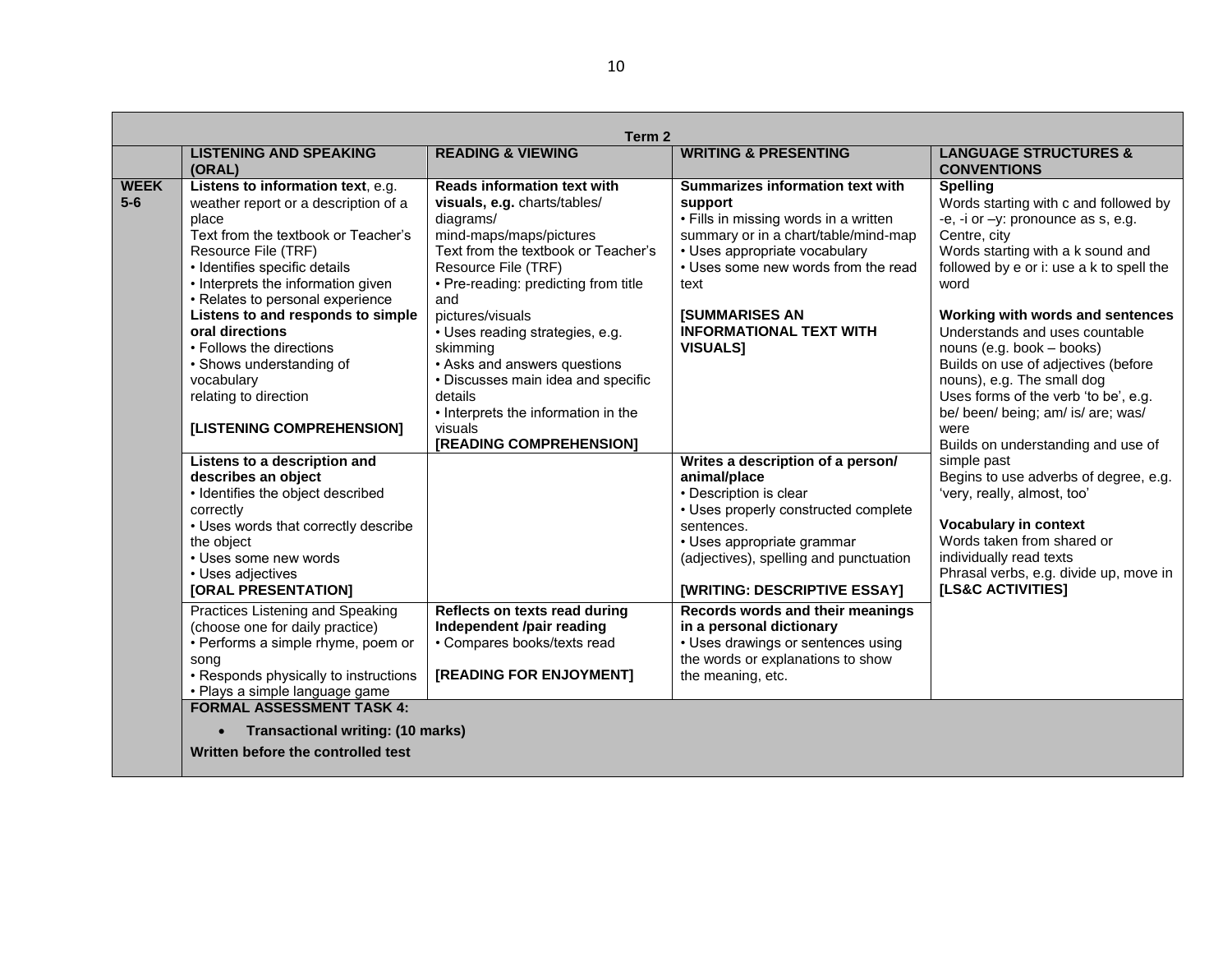|                         | <b>TERM2</b>                                                                                                                                                                                                                                                                                                                                                                                                                                                                                                                                                                                                                                                      |                                                                                                                                                                                                                                                                                                                                                                                                                                                                                                                                                                                                                                                                                                                           |                                                                                                                                                                                                                                                                                                                                                                                                                                                                                                                                                                                                             |                                                                                                                                                                                                                                                                                                                                                                                                                                                                                                                                                                                                                                                                                                                                                                                                |  |
|-------------------------|-------------------------------------------------------------------------------------------------------------------------------------------------------------------------------------------------------------------------------------------------------------------------------------------------------------------------------------------------------------------------------------------------------------------------------------------------------------------------------------------------------------------------------------------------------------------------------------------------------------------------------------------------------------------|---------------------------------------------------------------------------------------------------------------------------------------------------------------------------------------------------------------------------------------------------------------------------------------------------------------------------------------------------------------------------------------------------------------------------------------------------------------------------------------------------------------------------------------------------------------------------------------------------------------------------------------------------------------------------------------------------------------------------|-------------------------------------------------------------------------------------------------------------------------------------------------------------------------------------------------------------------------------------------------------------------------------------------------------------------------------------------------------------------------------------------------------------------------------------------------------------------------------------------------------------------------------------------------------------------------------------------------------------|------------------------------------------------------------------------------------------------------------------------------------------------------------------------------------------------------------------------------------------------------------------------------------------------------------------------------------------------------------------------------------------------------------------------------------------------------------------------------------------------------------------------------------------------------------------------------------------------------------------------------------------------------------------------------------------------------------------------------------------------------------------------------------------------|--|
| <b>SKILLS</b>           | <b>LISTENING AND SPEAKING (ORAL)</b>                                                                                                                                                                                                                                                                                                                                                                                                                                                                                                                                                                                                                              | <b>READING &amp; VIEWING</b>                                                                                                                                                                                                                                                                                                                                                                                                                                                                                                                                                                                                                                                                                              | <b>WRITING &amp; PRESENTING</b>                                                                                                                                                                                                                                                                                                                                                                                                                                                                                                                                                                             | <b>LANGUAGE STRUCTURES &amp;</b><br><b>CONVENTIONS</b>                                                                                                                                                                                                                                                                                                                                                                                                                                                                                                                                                                                                                                                                                                                                         |  |
| <b>WEEK</b><br>$7 - 8$  | <b>Listens to and carries out</b><br>instructions, e.g. recipe/instructions for<br>making or doing something<br>Text from the textbook or Teacher's<br>Resource File (TRF)<br>• Answers questions<br>• Asks questions to obtain information<br>• Listens and responds appropriately<br>• Describes what needs to be done<br><b>Gives simple instructions</b><br>• Uses correct specific details<br>• Uses correct sequence<br>• Uses the command form of the verb<br><b>Practices Listening and Speaking</b><br>(choose one for daily practice)<br>• Performs a simple rhyme, poem or<br>song<br>• Responds physically to instructions<br>• Plays a language game | Reads procedural texts, e.g. recipe/<br>instructions for making or doing<br>something<br>Text from the textbook or Teacher's<br>Resource File (TRF)<br>• Pre-reading: predicts from title and<br>pictures<br>• Uses reading strategies, e.g.<br>prediction, looks at pictures carefully,<br>uses contextual clues<br>• Answers questions about the text<br>• Describes what needs to be done<br>• Discusses specific details of text<br>• Discusses sequence of instructions<br>• Follows the instructions<br><b>Practices reading</b><br>• Reads aloud with appropriate<br>pronunciation and expression<br>Reflects on texts read during<br>independent/pair reading<br>• Compares books read<br>[READING FOR ENJOYMENT] | Writes simple instructions using a<br>frame<br>• Number the instructions<br>• Uses correct specific details<br>• Uses the right sequence<br>• Writes the instructions using a frame<br>• Uses verbs correctly<br>• Corrects spelling using a dictionary<br>[WRITING: INSTRUCTIONS]<br>Writes a list with headings<br>• Writes a list of items<br>• Uses the correct format<br>• Gives the list a heading<br>• Uses singular and plural correctly<br>Records words and their meanings<br>in a personal dictionary<br>• Uses drawings or sentences using<br>the words or explanations to show the<br>meaning, | <b>Spelling</b><br>Words with long vowel sounds:<br>add the silent -e at the end, e.g.<br>cake, pole, mine, tune<br>Spells familiar words correctly,<br>using a personal dictionary<br>Uses the dictionary to check<br>spelling and meanings of words<br>Builds on knowledge of sight<br>words and high frequency words<br>Working with words and<br>sentences<br>Uses the command form of the<br>verb, e.g. Stop.<br>Builds on use of modals, e.g.<br>'can' to show ability, 'may' to ask<br>for permission<br>Uses 'must' to show necessity<br>Begins to use 'shall' and 'will' to<br>show intention.<br>Uses adverbs of place (here,<br>there)<br>Uses adverbs of manner (e.g.<br>quickly, slowly)<br><b>Vocabulary in context</b><br>Antonyms (words that are<br>opposite in meaning, e.g. |  |
|                         |                                                                                                                                                                                                                                                                                                                                                                                                                                                                                                                                                                                                                                                                   |                                                                                                                                                                                                                                                                                                                                                                                                                                                                                                                                                                                                                                                                                                                           |                                                                                                                                                                                                                                                                                                                                                                                                                                                                                                                                                                                                             | loud/soft)<br>Words taken from shared or<br>individually read texts<br><b>[LS&amp;C ACTIVITIES]</b>                                                                                                                                                                                                                                                                                                                                                                                                                                                                                                                                                                                                                                                                                            |  |
|                         |                                                                                                                                                                                                                                                                                                                                                                                                                                                                                                                                                                                                                                                                   |                                                                                                                                                                                                                                                                                                                                                                                                                                                                                                                                                                                                                                                                                                                           |                                                                                                                                                                                                                                                                                                                                                                                                                                                                                                                                                                                                             |                                                                                                                                                                                                                                                                                                                                                                                                                                                                                                                                                                                                                                                                                                                                                                                                |  |
| <b>WEEK</b><br>$9 - 10$ | <b>FORMAL ASSESSMENT TASK 5: CONTROLLED TEST</b><br><b>RESPONSE TO TEXTS (40 marks)</b><br>Question 1: Literary/ Non-literary text (15 marks)<br><b>Question 2 Visual text (10 marks)</b><br>$\bullet$<br><b>Question 3 Summary writing (5 marks)</b><br><b>Question 4 Language Structures &amp; Conventions (10 marks)</b>                                                                                                                                                                                                                                                                                                                                       |                                                                                                                                                                                                                                                                                                                                                                                                                                                                                                                                                                                                                                                                                                                           |                                                                                                                                                                                                                                                                                                                                                                                                                                                                                                                                                                                                             |                                                                                                                                                                                                                                                                                                                                                                                                                                                                                                                                                                                                                                                                                                                                                                                                |  |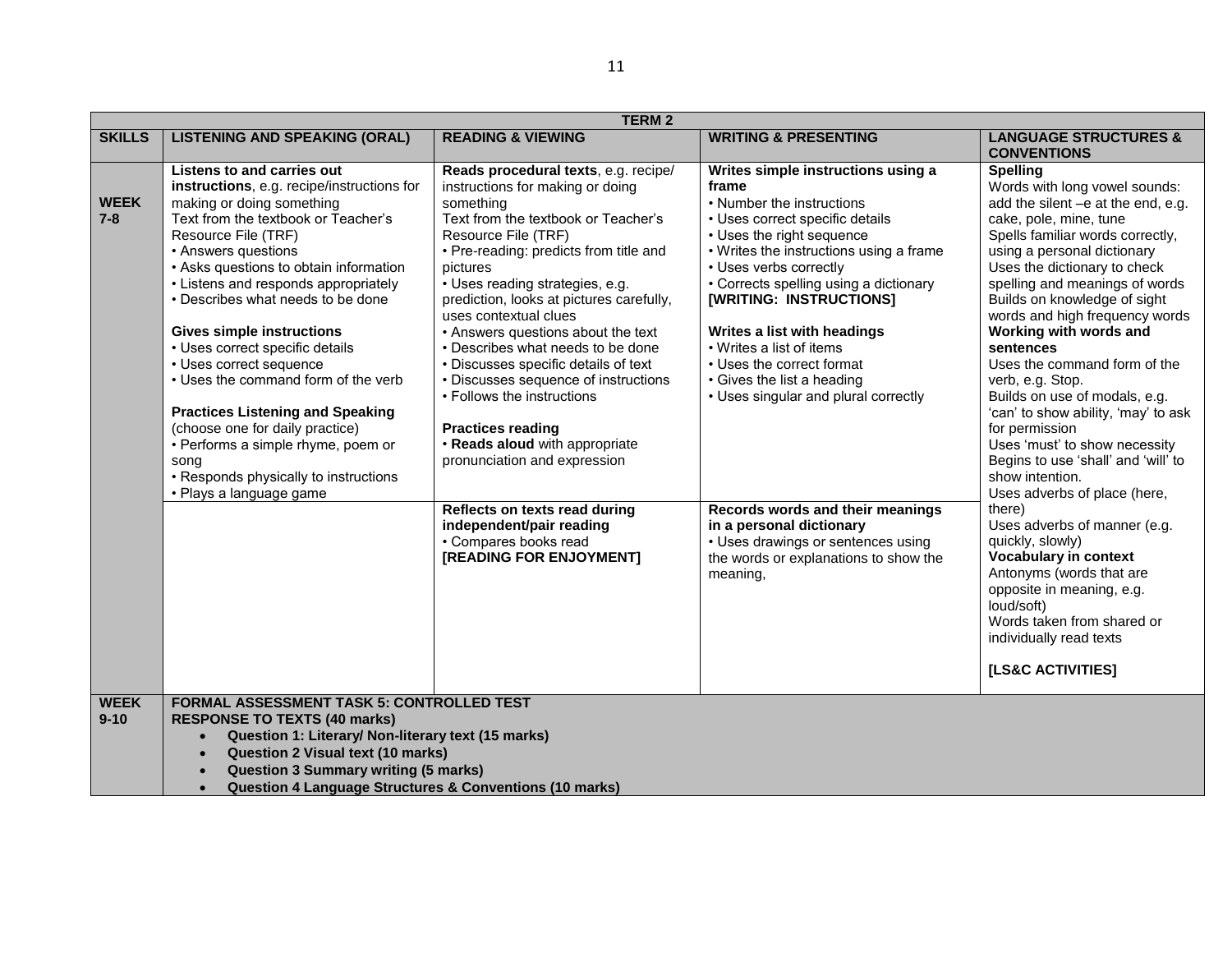|                                                                                                                                                                                            | <b>FORMATIVE ASSESSMENT ACTIVITIES</b>                                                                                                                                                                                                |                                                                                                                                                      |                                                                                                                                                        |
|--------------------------------------------------------------------------------------------------------------------------------------------------------------------------------------------|---------------------------------------------------------------------------------------------------------------------------------------------------------------------------------------------------------------------------------------|------------------------------------------------------------------------------------------------------------------------------------------------------|--------------------------------------------------------------------------------------------------------------------------------------------------------|
| <b>Listening and Speaking activities</b><br>Variety of Listening and Speaking   •<br>activities<br><b>Listening and Speaking activities</b><br>that comply with the Covid-19<br>conditions | <b>Reading and Viewing activities</b><br><b>Reading Process</b><br><b>Reading aloud activities</b><br><b>Reading Comprehension</b><br>activities<br>Literature activities based on the<br>three prescribed genres for the<br>semester | <b>Writing and Presenting activities</b><br><b>Writing Process</b><br>Paragraphing<br><b>Transactional Texts</b><br>Essay<br><b>Creative Writing</b> | <b>Language Structures and</b><br><b>Conventions activities</b><br><b>Variety of Language</b><br><b>Structures and Convention</b><br><b>activities</b> |

|                                                                                                                                                                                      | <b>GRADE 4 ENG FAL SUMMARY OF FORMAL ASSESSMENT TASKS: TERM 2</b>                                                                                     |                                                                                                                                                                                                                                                                                                                                                            |
|--------------------------------------------------------------------------------------------------------------------------------------------------------------------------------------|-------------------------------------------------------------------------------------------------------------------------------------------------------|------------------------------------------------------------------------------------------------------------------------------------------------------------------------------------------------------------------------------------------------------------------------------------------------------------------------------------------------------------|
| <b>FORMAL ASSESSMENT TASK 1:</b><br><b>ORAL</b><br>Read Aloud (20 marks)<br>$\bullet$<br>This task is a continuation from Term<br>1. It will be completed and recorded in<br>Term 2. | <b>FORMAL ASSESSMENT TASK 4:</b><br><b>WRITING</b><br><b>Transactional writing: (10)</b><br>$\bullet$<br>marks)<br>Written before the controlled test | <b>FORMAL ASSESSMENT TASK 5: CONTROLLED TEST (RESPONSE TO</b><br><b>TEXTS 40 MARKS)</b><br>Question 1: Literary / non-literary text comprehension (15)<br>marks)<br>Question 2: Visual text comprehension (10 marks)<br><b>Question 3: Summary writing (5 marks)</b><br>Question 4: Language Structures and Conventions in context<br>$(10 \text{ marks})$ |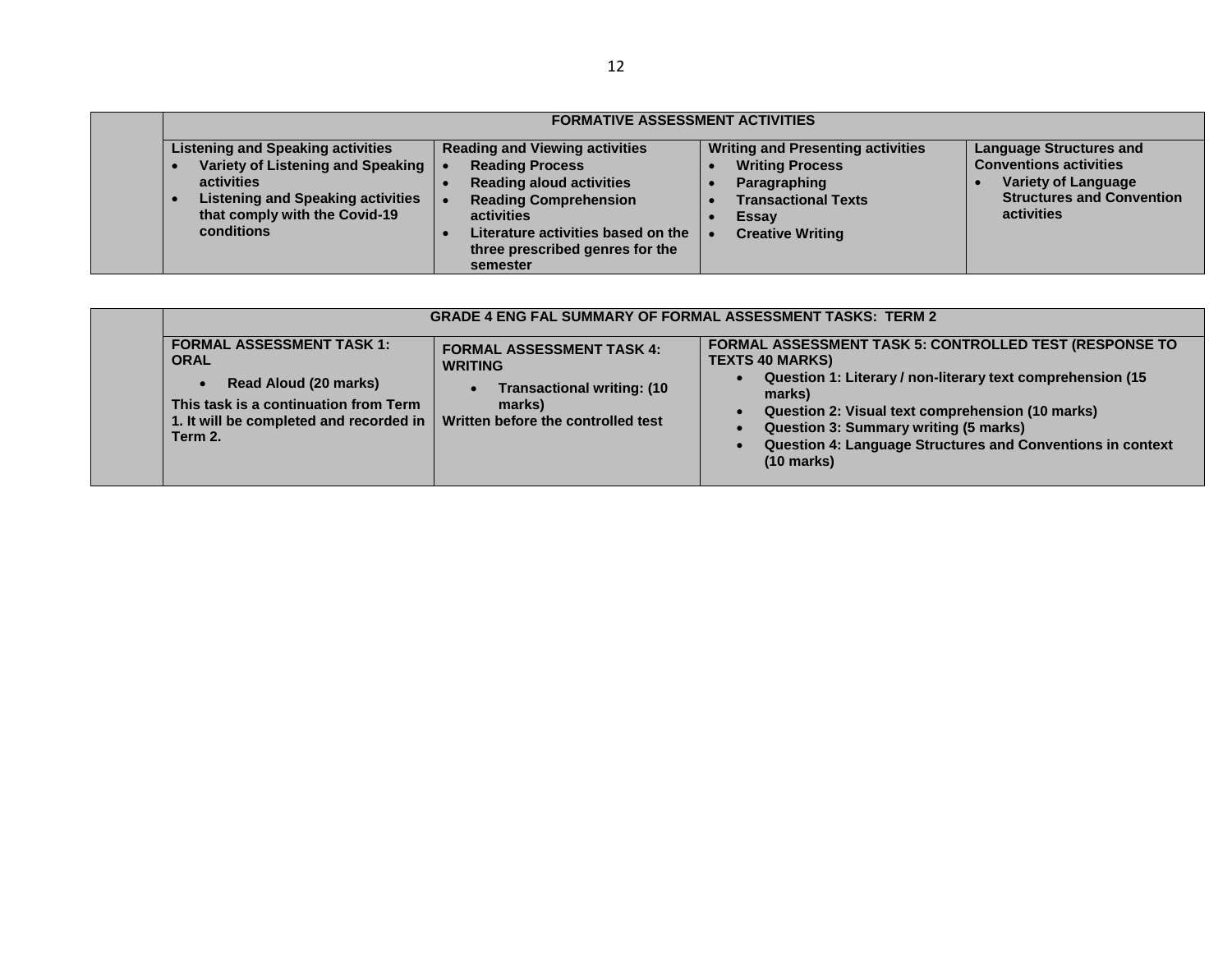|               |                                          | <b>TERM3</b>                                 |                                  |                                               |
|---------------|------------------------------------------|----------------------------------------------|----------------------------------|-----------------------------------------------|
| <b>SKILLS</b> | <b>LISTENING AND SPEAKING (ORAL)</b>     | <b>READING &amp; VIEWING</b>                 | <b>WRITING &amp; PRESENTING</b>  | <b>LANGUAGE STRUCTURES &amp;</b>              |
|               |                                          |                                              |                                  | <b>CONVENTIONS</b>                            |
| <b>WEEK</b>   | <b>Listens and discusses information</b> | Reads information text, e.g. on social       | Writes a descriptive             | <b>Spelling and spelling</b>                  |
| $1 - 2$       | text                                     | issues                                       | paragraph (2                     | Punctuates correctly: colon, semicolon,       |
|               | Text from the textbook or Teacher's      | Text from the textbook or Teacher's          | paragraphs)                      | inverted commas, commas, full                 |
|               | Resource File (TRF)                      | Resource File (TRF)                          | · Selects appropriate content    | stop                                          |
|               | • Introductory activities: prediction    | • Pre-reading: predicts from title and       | for the                          | Builds on phonic knowledge to spell           |
|               | • Discusses specific details             | pictures                                     | topic                            | words, e.g. builds word families based        |
|               | • Asks questions to obtains information  | • Uses reading strategies, e.g. scans        | • Uses the appropriate structure | on how they sound or look.                    |
|               | • Listens and responds appropriately     | for specific details, skims for general idea | as a frame                       | Builds on knowledge of sight words            |
|               | • Answers oral questions                 | • Reads short printed resources              | • Uses topic and supporting      | and high frequency words                      |
|               | • Relates own experiences                | • Locates information from different         | sentences to develop coherent    | Breaks long words into smaller chunks,        |
|               |                                          | sources                                      | paragraphs (2)                   | e.g. be-cause; sen-ten-ce                     |
|               |                                          | • Selects the relevant ideas                 | paragraphs)                      | Add s to form most plurals                    |
|               |                                          | • Identifies different purposes of texts     | • Creates visual aids for        | Add -es to form plurals of words              |
|               |                                          | • Identifies and discusses values in the     | presentation                     | ending in -s, -sh, -ch, or -z: e.g. bunch,    |
|               |                                          | text                                         | • Uses the dictionary to check   | bunches; brush, brushes                       |
|               |                                          |                                              | spelling and meanings of words   | Working with words and sentences              |
|               |                                          | [READING COMPREHENSION]                      |                                  | Builds on use of personal pronouns            |
|               |                                          |                                              | <b>[WRITING: DESCRIPTIVE</b>     | (e.g. I, you, it, us, them)                   |
|               |                                          |                                              | ESSAY]                           | Builds on use of demonstrative                |
|               |                                          | Reflects on texts read independently         |                                  | pronouns (e.g. this, that, those, these)      |
|               |                                          | • Compares books/texts read                  |                                  | Revises common nouns: countable               |
|               |                                          |                                              |                                  | nouns e.g. book - books                       |
|               |                                          |                                              |                                  | Uses regular forms of the verb, e.g.          |
|               |                                          |                                              |                                  | walk, walked<br>Understands and uses verbs to |
|               |                                          |                                              |                                  | describe actions                              |
|               |                                          |                                              |                                  | Constructs simple sentences using             |
|               |                                          |                                              |                                  | subject, verb, object, e.g. 'Bongi/read/      |
|               |                                          |                                              |                                  | her book'                                     |
|               |                                          |                                              |                                  | <b>Vocabulary in context</b>                  |
|               |                                          |                                              |                                  | Words taken from shared or                    |
|               |                                          |                                              |                                  | individually read texts [LS&C                 |
|               |                                          |                                              |                                  | <b>ACTIVITIES</b>                             |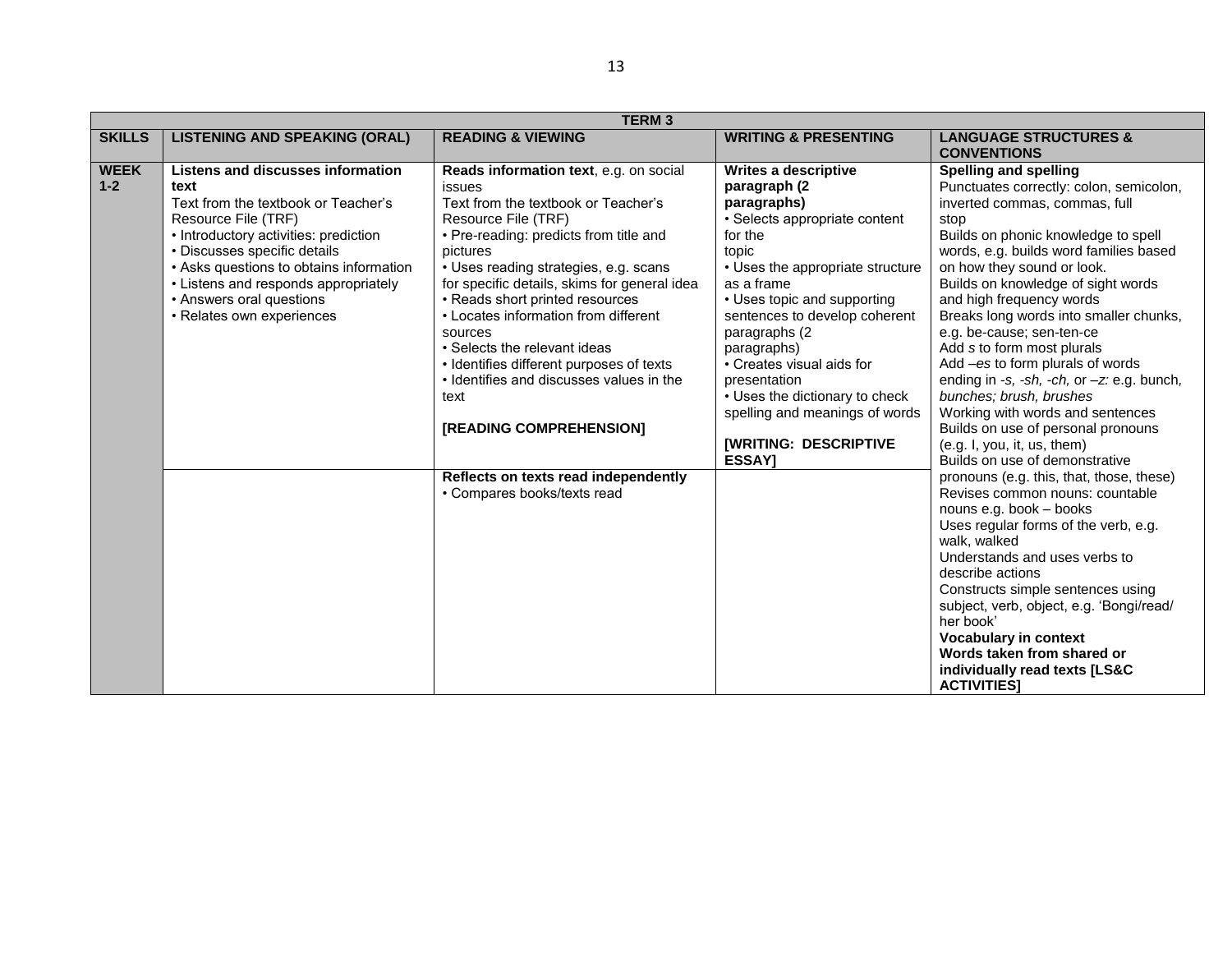|               |                                         | <b>TERM3</b>                                   |                                       |                                           |
|---------------|-----------------------------------------|------------------------------------------------|---------------------------------------|-------------------------------------------|
| <b>SKILLS</b> | <b>LISTENING AND SPEAKING</b>           | <b>READING &amp; VIEWING</b>                   | <b>WRITING &amp; PRESENTING</b>       | <b>LANGUAGE STRUCTURES &amp;</b>          |
|               | (ORAL)                                  |                                                |                                       | <b>CONVENTIONS</b>                        |
| <b>WEEK</b>   | Participates in short conversation      | Reads visual text, e.g. poster or notices      | Designs and produces a visual         | <b>Spelling</b>                           |
| $3 - 4$       | on a familiar topic                     | • Pre-reading: discusses pictures              | text.                                 | Uses knowledge of alphabetical            |
|               | • Takes turns                           | • Discusses what the text is about             | e.g. poster or notice                 | order                                     |
|               | • Stays on topic                        | • Identifies specific information              | • Uses the correct format             | and first letters of a word to find       |
|               | • Asks relevant questions               | • Interprets the information                   | · Selects appropriate information     | words                                     |
|               |                                         | • Discusses the purpose of the text            | • Uses design features such as        | in a dictionary.                          |
|               | <b>Practices Listening and Speaking</b> | • Discusses some of the language use           | colour                                | Words starting with g and followed        |
|               | (Choose one for daily practice)         | • Identifies and discusses design features     | and different sizes or kinds of print | by                                        |
|               | • Performs a simple rhyme, poem or      | such as colour and different sizes or kinds of | (font)                                | -e, -i or $-y$ : start with g even though |
|               | song                                    | print (font)                                   |                                       |                                           |
|               | · Plays a simple language game          |                                                | [WRITING: VISUAL TEXT]                | sounds like j, e.g. germ                  |
|               | • Gives and follows simple              | [READING COMPREHENSION]                        |                                       | Working with words and sentences          |
|               | instructions/directions                 |                                                |                                       | Uses nouns that have only plurals,        |
|               | • Tells own news                        | <b>Practices reading</b>                       |                                       | e.g.                                      |
|               | • Retells a story heard or read         | • Reads aloud with appropriate                 |                                       | scissors and trousers                     |
|               |                                         | pronunciation, expression and tempo            |                                       | Revises 'a' and 'the' with nouns.         |
|               |                                         |                                                |                                       | Begins to use determiners such as         |
|               |                                         | Reflects on texts read during                  | Records words and their               | one, two, etc. and first, second,         |
|               |                                         | independent/pair reading                       | meanings                              | last.                                     |
|               |                                         | • Compares books/texts read                    | in a personal dictionary              | Builds on understanding and use of        |
|               |                                         |                                                | • Uses drawings or sentences using    | comparative adjectives                    |
|               |                                         |                                                | the words or explanations to show     | Builds on use of subject verb             |
|               |                                         |                                                | the meaning, etc.                     | concord,                                  |
|               |                                         |                                                |                                       | e.g. There is one book/There are          |
|               |                                         |                                                |                                       | two<br>books                              |
|               |                                         |                                                |                                       | Begins to recognize and use               |
|               |                                         |                                                |                                       | reported                                  |
|               |                                         |                                                |                                       | speech                                    |
|               |                                         |                                                |                                       | <b>Vocabulary in context</b>              |
|               |                                         |                                                |                                       | Words taken from shared or                |
|               |                                         |                                                |                                       | individually read texts                   |
|               |                                         |                                                |                                       | Shortening words, e.g. television -       |
|               |                                         |                                                |                                       | telly, telephone - phone                  |
|               |                                         |                                                |                                       | Acronyms, e.g. AIDS                       |
|               |                                         |                                                |                                       | Initialism, e.g. HIV                      |
|               |                                         |                                                |                                       | [LS&C ACTIVITIES]                         |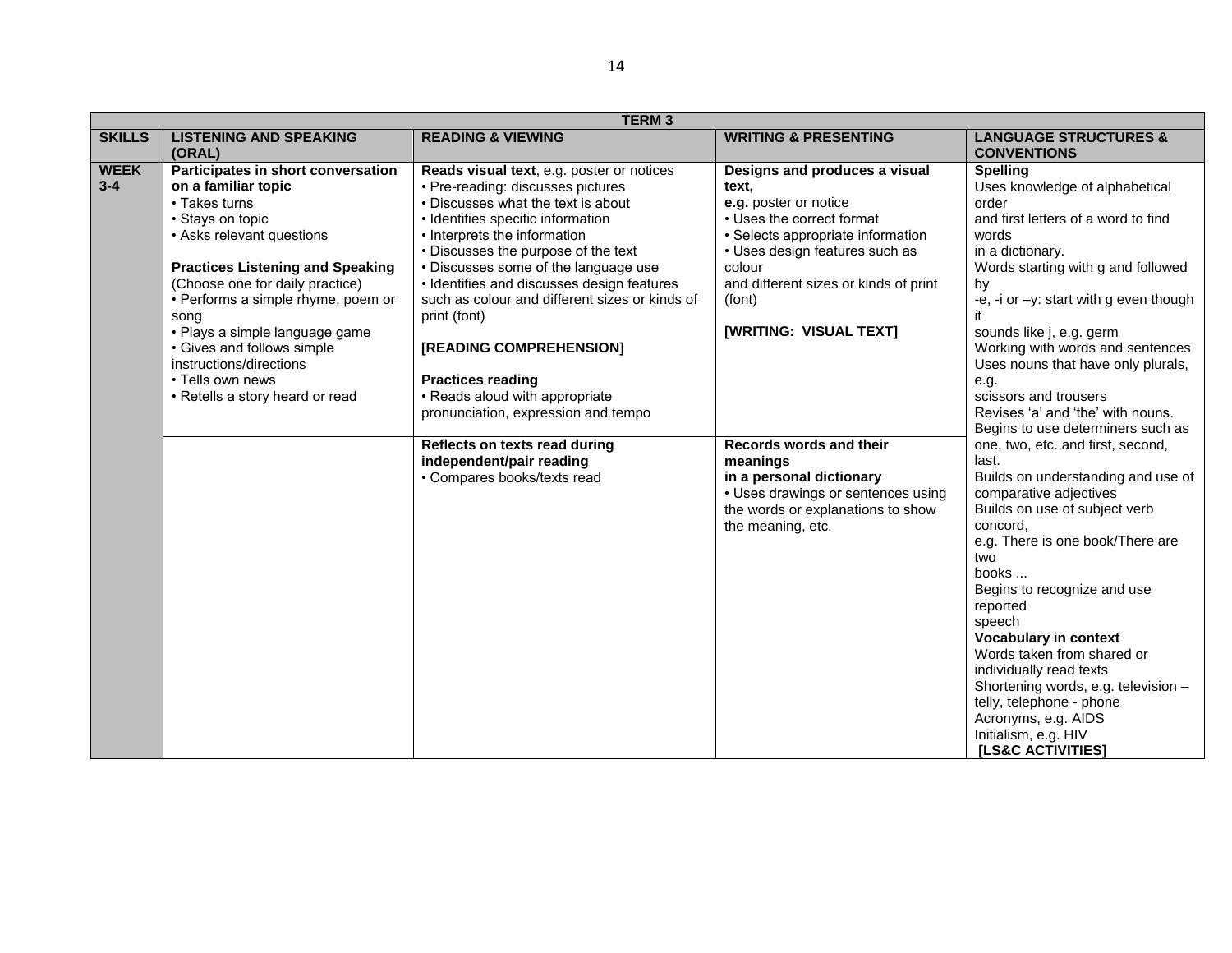|                      |                                                                                                                                                                                                                                                                                                                                                                                                                                                                                                                             | <b>TERM3</b>                                                                                                                                                                                                                                                                                                                                                                                                                                                                                                                           |                                                                                                                                                                                                                                                                                                                                                                                                                                                                                                                                                                                                                |                                                                                                                                                                                                                                                                                                                                                                                                                                                                                                                                                                                                                                                                            |
|----------------------|-----------------------------------------------------------------------------------------------------------------------------------------------------------------------------------------------------------------------------------------------------------------------------------------------------------------------------------------------------------------------------------------------------------------------------------------------------------------------------------------------------------------------------|----------------------------------------------------------------------------------------------------------------------------------------------------------------------------------------------------------------------------------------------------------------------------------------------------------------------------------------------------------------------------------------------------------------------------------------------------------------------------------------------------------------------------------------|----------------------------------------------------------------------------------------------------------------------------------------------------------------------------------------------------------------------------------------------------------------------------------------------------------------------------------------------------------------------------------------------------------------------------------------------------------------------------------------------------------------------------------------------------------------------------------------------------------------|----------------------------------------------------------------------------------------------------------------------------------------------------------------------------------------------------------------------------------------------------------------------------------------------------------------------------------------------------------------------------------------------------------------------------------------------------------------------------------------------------------------------------------------------------------------------------------------------------------------------------------------------------------------------------|
| <b>SKILLS</b>        | <b>LISTENING AND SPEAKING (ORAL)</b>                                                                                                                                                                                                                                                                                                                                                                                                                                                                                        | <b>READING &amp; VIEWING</b>                                                                                                                                                                                                                                                                                                                                                                                                                                                                                                           | <b>WRITING &amp; PRESENTING</b>                                                                                                                                                                                                                                                                                                                                                                                                                                                                                                                                                                                | <b>LANGUAGE STRUCTURES &amp;</b><br><b>CONVENTIONS</b>                                                                                                                                                                                                                                                                                                                                                                                                                                                                                                                                                                                                                     |
| <b>WEEK</b><br>$5-6$ | Listens to a story<br>Choose from contemporary realistic<br>fiction/traditional stories/personal<br>accounts/ adventure/funny/fantasy/real<br>life stories<br>Text from the textbook or Teacher's<br>Resource File (TRF)<br>• Discusses plot, setting and<br>Characters • Answers simple questions<br>• Names characters in the story correctly<br>• Retells the story in the right sequence<br>• Expresses feelings about the story<br>• Describes causes and effects of<br>actions or events<br>[LISTENING COMPREHENSION] | Reads a story<br>Text from the textbook or TRF<br>Pre-reading: predicts from title and<br>pictures<br>• Interprets and explains the message<br>• Uses reading strategies, e.g. skims<br>for general idea, scans for specific<br>details, makes predictions, uses<br>contextual clues to determine<br>meaning, makes inferences<br>• Describes feelings about the text<br>giving reasons<br>• Discusses characters, plot, setting<br>• Uses the dictionary to check spelling<br>and meanings of words<br><b>[READING COMPREHENSION]</b> | <b>Writes diary entries</b><br>• Uses a correct format<br>• Selects appropriate content for the<br>topic<br>• Uses emotive words<br>• Uses first person narration<br>• Uses the appropriate structure as a<br>frame<br>• Uses topic and supporting sentences<br>to write their text<br>• Uses appropriate grammar, spelling,<br>punctuation and spaces between<br>paragraphs<br>• Records words and their meanings in<br>a personal dictionary<br>Uses the writing process<br>• Planning / pre-writing,<br>• Drafting,<br>• Revising,<br>• Editing,<br>• Proofreading, and<br>• Presenting<br>[WRITING: DIARY] | <b>Spelling</b><br>Words starting with c and followed<br>by -e, -i or $-y$ : pronounce as s,<br>e.g. Centre,<br>city<br>Words starting with a k sound and<br>followed by e or i: use a k to spell<br>the word<br>Working with words and<br>sentences<br>Understands and uses countable<br>nouns (e.g. book - books)<br>Builds on use of adjectives (before<br>nouns), e.g. The small dog<br>Uses forms of the verb 'to be', e.g.<br>be/ been / being; am/ is/ are; was/<br>were<br>Builds on understanding and use<br>of simple past<br>Begins to use adverbs of degree,<br>e.g. 'very, really, almost, too'<br><b>Vocabulary in context</b><br>Words taken from shared or |
|                      |                                                                                                                                                                                                                                                                                                                                                                                                                                                                                                                             | Reflects on texts read during<br>independent/pair reading<br>• Compares books/texts read                                                                                                                                                                                                                                                                                                                                                                                                                                               | Records words and their meanings<br>in a personal dictionary<br>• Uses drawings or sentences using<br>the words or explanations to show<br>the meaning, etc.                                                                                                                                                                                                                                                                                                                                                                                                                                                   | individually read texts<br>Phrasal verbs, e.g. divide up,<br>move in<br>[LS&C ACTIVITIES]                                                                                                                                                                                                                                                                                                                                                                                                                                                                                                                                                                                  |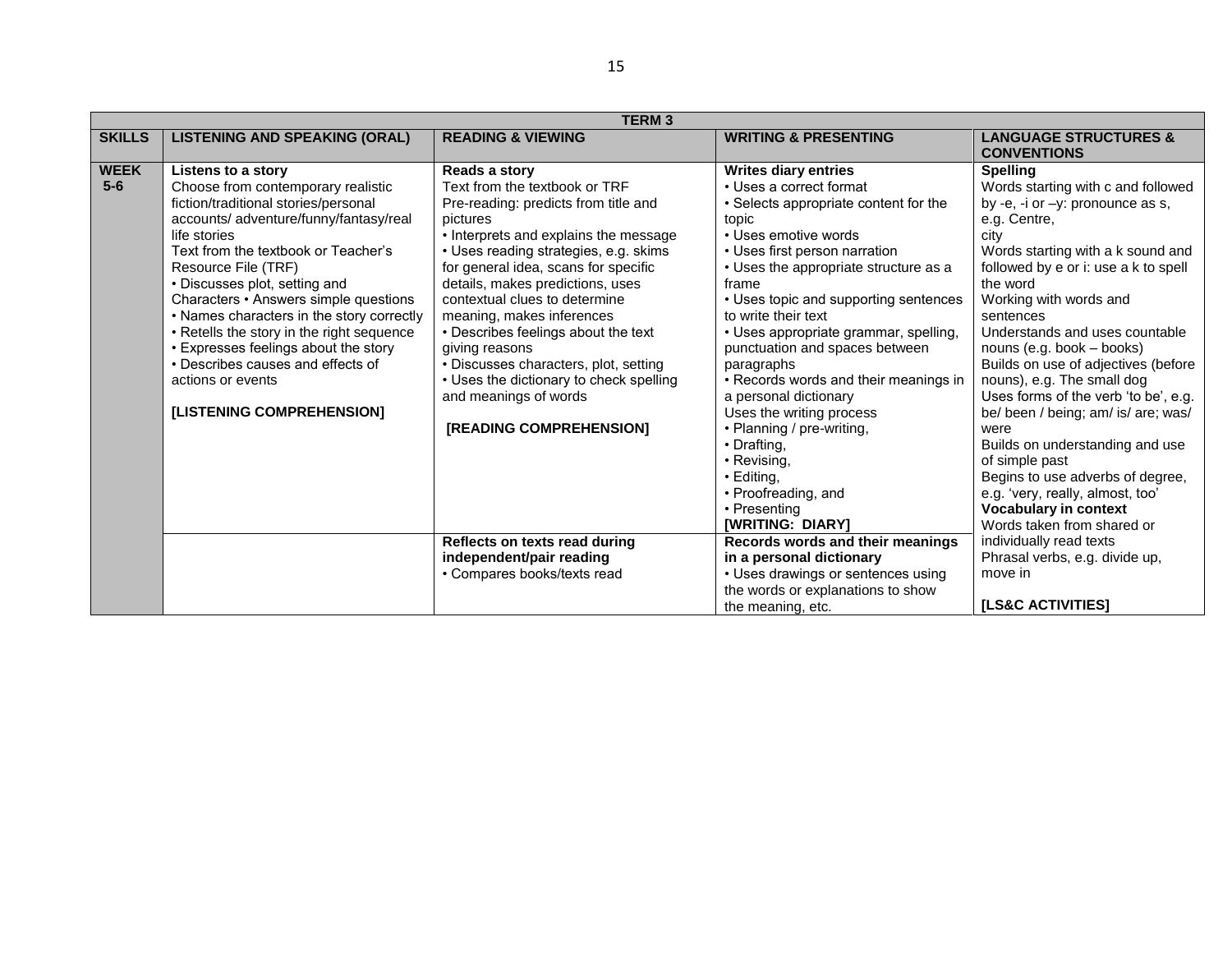|                        | <b>TERM3</b>                                                                                                                                                                                                                                                                                                                                                                                                                             |                                                                                                                                                                                                                                                                                                                                |                                                                                                                                                                                                                                                  |                                                                                                                                                                                                                                                                                                                                                                                                                                                                                                                                                    |  |  |
|------------------------|------------------------------------------------------------------------------------------------------------------------------------------------------------------------------------------------------------------------------------------------------------------------------------------------------------------------------------------------------------------------------------------------------------------------------------------|--------------------------------------------------------------------------------------------------------------------------------------------------------------------------------------------------------------------------------------------------------------------------------------------------------------------------------|--------------------------------------------------------------------------------------------------------------------------------------------------------------------------------------------------------------------------------------------------|----------------------------------------------------------------------------------------------------------------------------------------------------------------------------------------------------------------------------------------------------------------------------------------------------------------------------------------------------------------------------------------------------------------------------------------------------------------------------------------------------------------------------------------------------|--|--|
| <b>SKILLS</b>          | <b>LISTENING AND SPEAKING</b><br>(ORAL)                                                                                                                                                                                                                                                                                                                                                                                                  | <b>READING &amp; VIEWING</b>                                                                                                                                                                                                                                                                                                   | <b>WRITING &amp; PRESENTING</b>                                                                                                                                                                                                                  | <b>LANGUAGE STRUCTURES &amp;</b><br><b>CONVENTIONS</b>                                                                                                                                                                                                                                                                                                                                                                                                                                                                                             |  |  |
| <b>WEEK</b><br>$7 - 8$ | Listens to a poem/s<br>• Discusses what the poem is about<br>• Relates to own experience<br>• Identifies rhyme and rhythm<br>• Identifies words which begin with<br>the same sound<br>• Expresses feelings stimulated by<br>the poem<br>• Performs poem/selected lines<br><b>Practices Listening and Speaking</b><br>• Practices using words that imitate<br>their sounds, e.g. bees buzz, glass<br>tinkles<br>[LISTENING COMPREHENSION] | Reads a poem/s<br>• Pre-reading: predicts from title and<br>pictures<br>• Uses reading strategies, e.g.<br>prediction, looks at pictures<br>carefully, uses contextual clues<br>• Identifies rhythm and rhyme<br>• Breaks up words into syllables<br>• Expresses feelings stimulated by<br>the poem<br>[READING COMPREHENSION] | Writes sentences that rhyme<br>• Writes pairs of sentences of the<br>same length that rhyme<br>• Uses appropriate rhythm and<br>rhyme<br>• Uses knowledge of syllables to<br>develop the rhythm<br><b>[WRITING: RHYMING</b><br><b>SENTENCES1</b> | <b>Spelling</b><br>Words with long vowel sounds: add the<br>silent - e at the end, e.g. cake, pole,<br>mine, tune<br>Working with words and sentences<br>Uses prepositions that show<br>direction (towards), time (on, during),<br>possession (with)<br>Extends use of forms of the verb 'to<br>be', e.g. be/ been/ being; am/ is/ are;<br>was/were<br>Builds on use of modals, e.g. 'can' to<br>show ability, 'may' to ask for permission<br>Begins to use connecting words to<br>show contrast (but), reason (because)<br>and purpose (so that). |  |  |
|                        |                                                                                                                                                                                                                                                                                                                                                                                                                                          | <b>Practices reading</b><br>• Reads aloud with appropriate<br>pronunciation, expression and<br>tempo                                                                                                                                                                                                                           | Records words and their<br>meanings in a personal<br>dictionary<br>• Uses drawings or sentences<br>using the words or explanations to<br>show the meaning, etc.                                                                                  | Uses alliteration, assonance,<br>consonance, personification, rhyme,<br>rhythm, etc.<br><b>Vocabulary in context</b><br>Words taken from shared or<br>individually read texts<br><b>ILS&amp;C ACTIVITIES1</b>                                                                                                                                                                                                                                                                                                                                      |  |  |
| $4 - 8$                | PROJECT: Project based on any ONE of the literature genres studied: poems / folktales / short stories / drama / novel.<br>Note: There must be a variation of genres across the grades.<br>Planning / Preparation/ Research/ Investigation of oral presentation and creative writing of project.                                                                                                                                          |                                                                                                                                                                                                                                                                                                                                |                                                                                                                                                                                                                                                  |                                                                                                                                                                                                                                                                                                                                                                                                                                                                                                                                                    |  |  |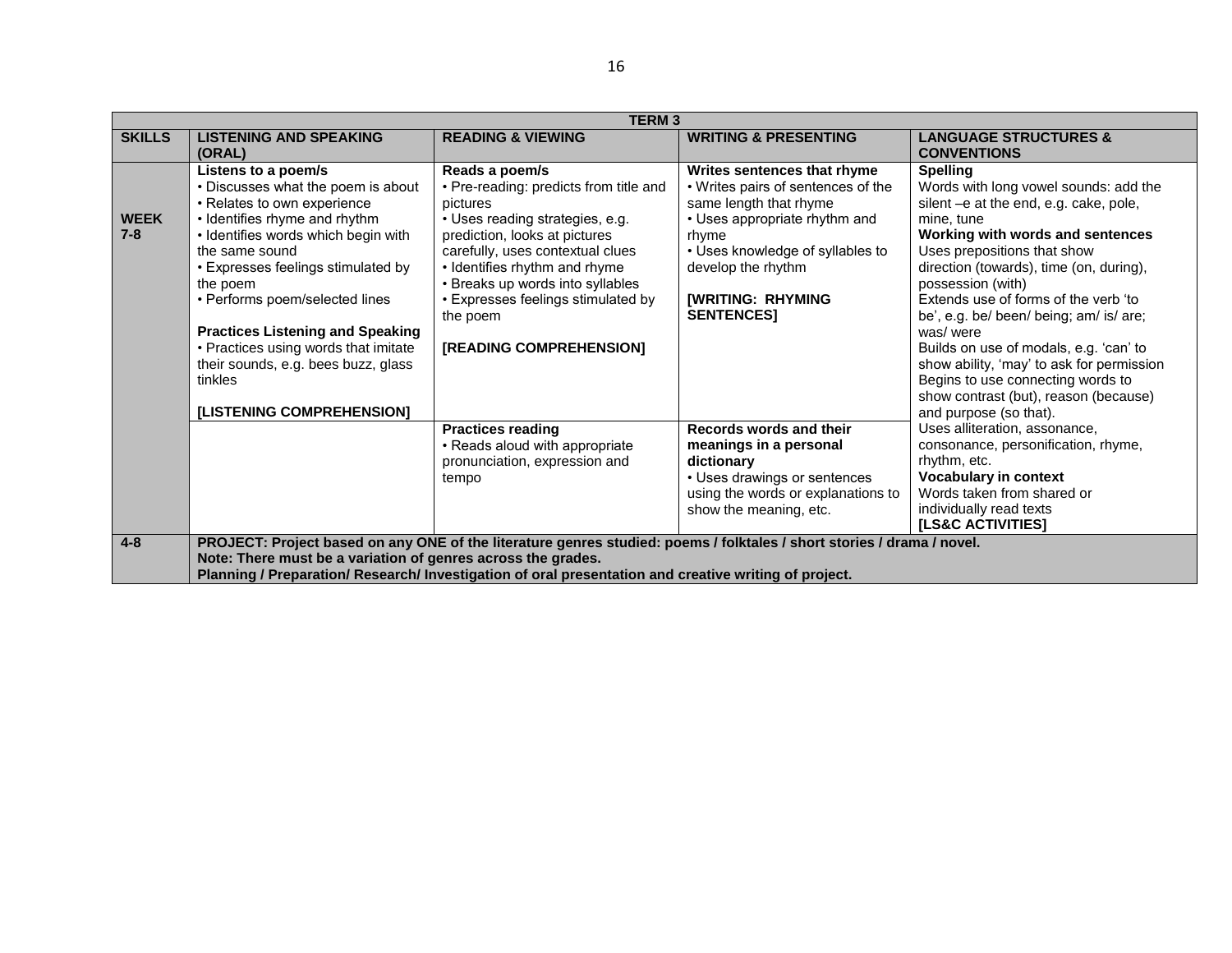| when the mark will be recorded. |  | <b>FORMAL ASSESSMENT TASK 6: CREATIVE WRITING PROJECT</b><br>Stage 1: Research (Learners do research on their project)<br>$(10 \text{ marks})$<br>Weeks $4 - 5$<br>Stage 2: Writing (Learners engage in the write-up of their project. Introduction<br>and explanation of project instructions and methodology.)<br>$(30 \text{ marks})$<br>Planning/pre-writing of the creative writing project<br><b>Drafting</b><br><b>Revising</b><br><b>Editing</b><br><b>Proofreading</b><br><b>Presenting</b><br>Week 6 | <b>FORMAL ASSESSMENT TASK 7: CREATIVE WRITING PROJECT</b><br>Stage 3: Oral presentation (Learners do the Oral presentation of<br>their project)<br>$(20$ marks)<br><b>Oral presentation</b><br>Uses appropriate structure: introduction, body and<br>conclusion<br>Presents central idea and supporting details<br>Shows evidence of research/ investigation<br>Uses appropriate body language and presentation skills,<br>e.g. makes eye contact, volume<br>Participates in a discussion<br>Gives constructive feedback<br><b>Maintains discussion</b><br>Shows sensitivity to the rights and feelings of others<br>Commence with the oral task in term 3 and conclude in term 4 |
|---------------------------------|--|----------------------------------------------------------------------------------------------------------------------------------------------------------------------------------------------------------------------------------------------------------------------------------------------------------------------------------------------------------------------------------------------------------------------------------------------------------------------------------------------------------------|-----------------------------------------------------------------------------------------------------------------------------------------------------------------------------------------------------------------------------------------------------------------------------------------------------------------------------------------------------------------------------------------------------------------------------------------------------------------------------------------------------------------------------------------------------------------------------------------------------------------------------------------------------------------------------------|
|---------------------------------|--|----------------------------------------------------------------------------------------------------------------------------------------------------------------------------------------------------------------------------------------------------------------------------------------------------------------------------------------------------------------------------------------------------------------------------------------------------------------------------------------------------------------|-----------------------------------------------------------------------------------------------------------------------------------------------------------------------------------------------------------------------------------------------------------------------------------------------------------------------------------------------------------------------------------------------------------------------------------------------------------------------------------------------------------------------------------------------------------------------------------------------------------------------------------------------------------------------------------|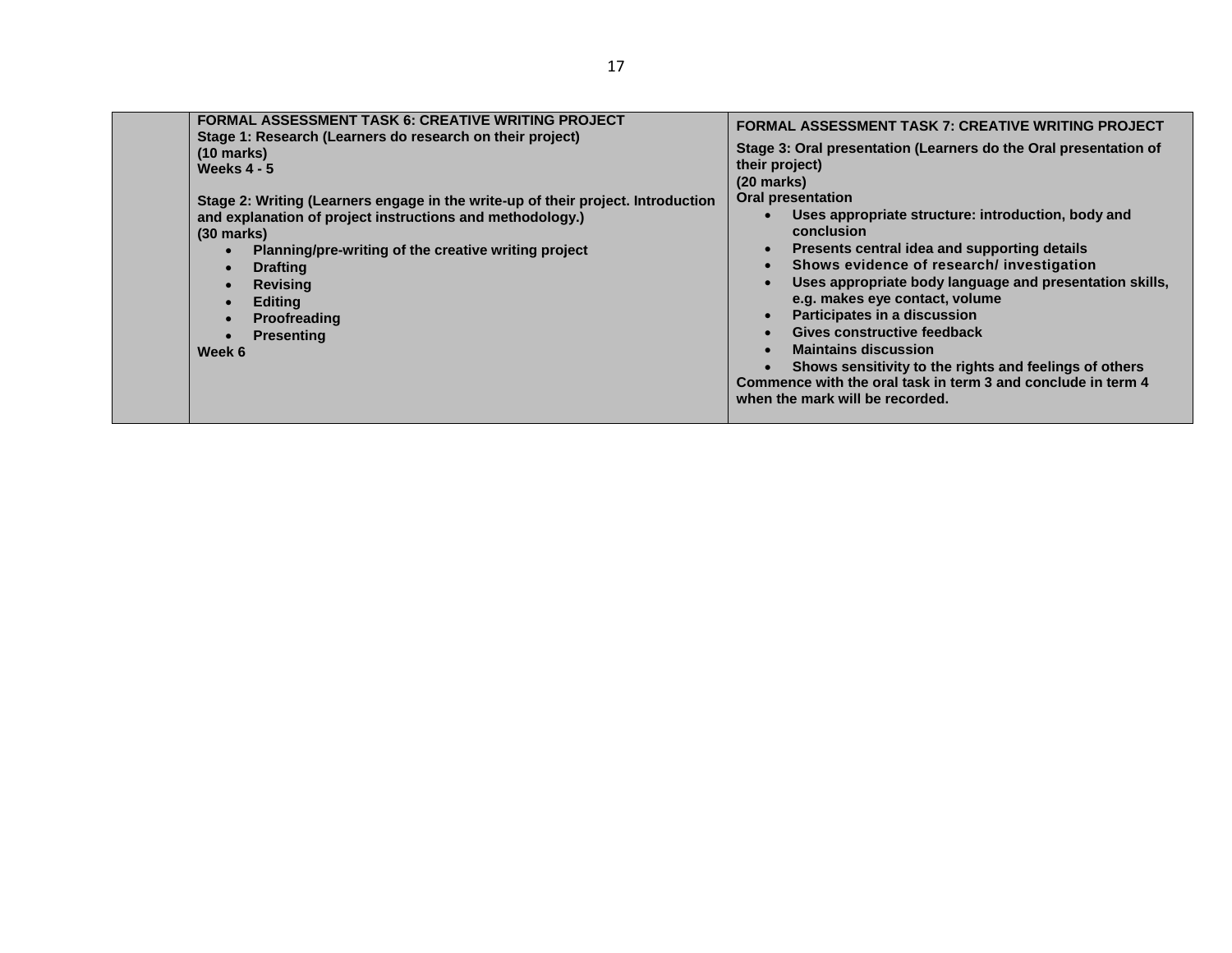|                         | Term <sub>3</sub>                                                                                                                                                                                                                                                                                                                                                                                                                                                                                                                                                                                                                                                                                                                                                                 |                                                                                                                                                                                                                                                                                                                                                                                                                                                                                                                                                 |                                                                                                                                                                                                                                                                                                                                                                             |                                                                                                                                                                                                                                                                                                                                                                                                                                                                                                                                                                                                                                                                                                                                                                              |  |
|-------------------------|-----------------------------------------------------------------------------------------------------------------------------------------------------------------------------------------------------------------------------------------------------------------------------------------------------------------------------------------------------------------------------------------------------------------------------------------------------------------------------------------------------------------------------------------------------------------------------------------------------------------------------------------------------------------------------------------------------------------------------------------------------------------------------------|-------------------------------------------------------------------------------------------------------------------------------------------------------------------------------------------------------------------------------------------------------------------------------------------------------------------------------------------------------------------------------------------------------------------------------------------------------------------------------------------------------------------------------------------------|-----------------------------------------------------------------------------------------------------------------------------------------------------------------------------------------------------------------------------------------------------------------------------------------------------------------------------------------------------------------------------|------------------------------------------------------------------------------------------------------------------------------------------------------------------------------------------------------------------------------------------------------------------------------------------------------------------------------------------------------------------------------------------------------------------------------------------------------------------------------------------------------------------------------------------------------------------------------------------------------------------------------------------------------------------------------------------------------------------------------------------------------------------------------|--|
|                         | <b>LISTENING AND SPEAKING</b><br>(ORAL)                                                                                                                                                                                                                                                                                                                                                                                                                                                                                                                                                                                                                                                                                                                                           | <b>READING &amp; VIEWING</b>                                                                                                                                                                                                                                                                                                                                                                                                                                                                                                                    | <b>WRITING &amp; PRESENTING</b>                                                                                                                                                                                                                                                                                                                                             | <b>LANGUAGE STRUCTURES &amp;</b><br><b>CONVENTIONS</b>                                                                                                                                                                                                                                                                                                                                                                                                                                                                                                                                                                                                                                                                                                                       |  |
| <b>WEEK</b><br>$9 - 10$ | Listens to a play/ drama read aloud<br>or from radio or TV<br>Text from the textbook or Teacher's<br>Resource File (TRF)<br>• Predicts from title<br>• Retells the drama in sequence<br>• Names characters correctly<br>Role plays a character or a familiar<br>situation<br>• Selects appropriate content<br>• Uses details accurately<br>• Expresses thoughts and feelings<br>• Stays on topic<br>• Shows awareness of social<br>differences<br>• Switches from one language to<br>another as appropriate<br><b>Practices Listening and Speaking</b><br>(Choose one for daily practice)<br>• Performs a simple rhyme, poem or<br>song<br>• Plays a simple language game<br>• Gives and follows simple<br>instructions/directions<br>• Tells own news<br>• Retells a story heard | Reads a play / drama<br>Text from the textbook or Teacher's<br>Resource File (TRF)<br>• Pre-reading predicting from title<br>• Uses reading strategies<br>• Identifies the story-line<br>• Discusses characters and setting<br>• Expresses feelings stimulated by the<br>text<br>• Discusses features of the text<br>especially punctuation and format<br>• Acts out the play or a short section of<br>the play<br>[READING COMPREHENSION]<br><b>Practices reading</b><br>• Reads aloud with appropriate<br>pronunciation, expression and tempo | Writes a dialogue<br>· Selects appropriate characters<br>• Organizes the conversation<br>logically<br>• Uses the frame correctly<br>• Uses direct speech<br>appropriately<br>• Uses a variety of vocabulary<br>• Uses appropriate grammar,<br>spelling, punctuation and spacing<br>• Records words and their<br>meanings in a personal<br>dictionary<br>[WRITING: DIALOGUE] | <b>Spelling and punctuations</b><br>Spells familiar words correctly, using a<br>personal dictionary<br>Uses the dictionary to check spelling<br>and meanings of words<br>Punctuates correctly: full stop,<br>commas, colon, semi-colon, question<br>marks, exclamation mark<br>Working with words and sentences<br>Builds on understanding and use of<br>simple present<br>Builds on understanding and use of<br>future tense<br>Present progressive tense (e.g. 'He is<br>reading.')<br>Uses adverbs of time (e.g. tomorrow,<br>yesterday)<br>Uses direct speech<br>Uses quotation marks for direct speech<br>Begins to recognize and use reported<br>speech.<br><b>Vocabulary in context</b><br>Words taken from shared or individually<br>read texts<br>[LS&C ACTIVITIES] |  |
|                         |                                                                                                                                                                                                                                                                                                                                                                                                                                                                                                                                                                                                                                                                                                                                                                                   | Reflects on texts read during<br>independent/pair reading<br>• Does a short oral book review using an<br>appropriate frame                                                                                                                                                                                                                                                                                                                                                                                                                      | Records words and their<br>meanings<br>in a personal dictionary<br>• Uses drawings or sentences<br>using<br>the words or explanations to<br>show<br>the meaning, etc.                                                                                                                                                                                                       |                                                                                                                                                                                                                                                                                                                                                                                                                                                                                                                                                                                                                                                                                                                                                                              |  |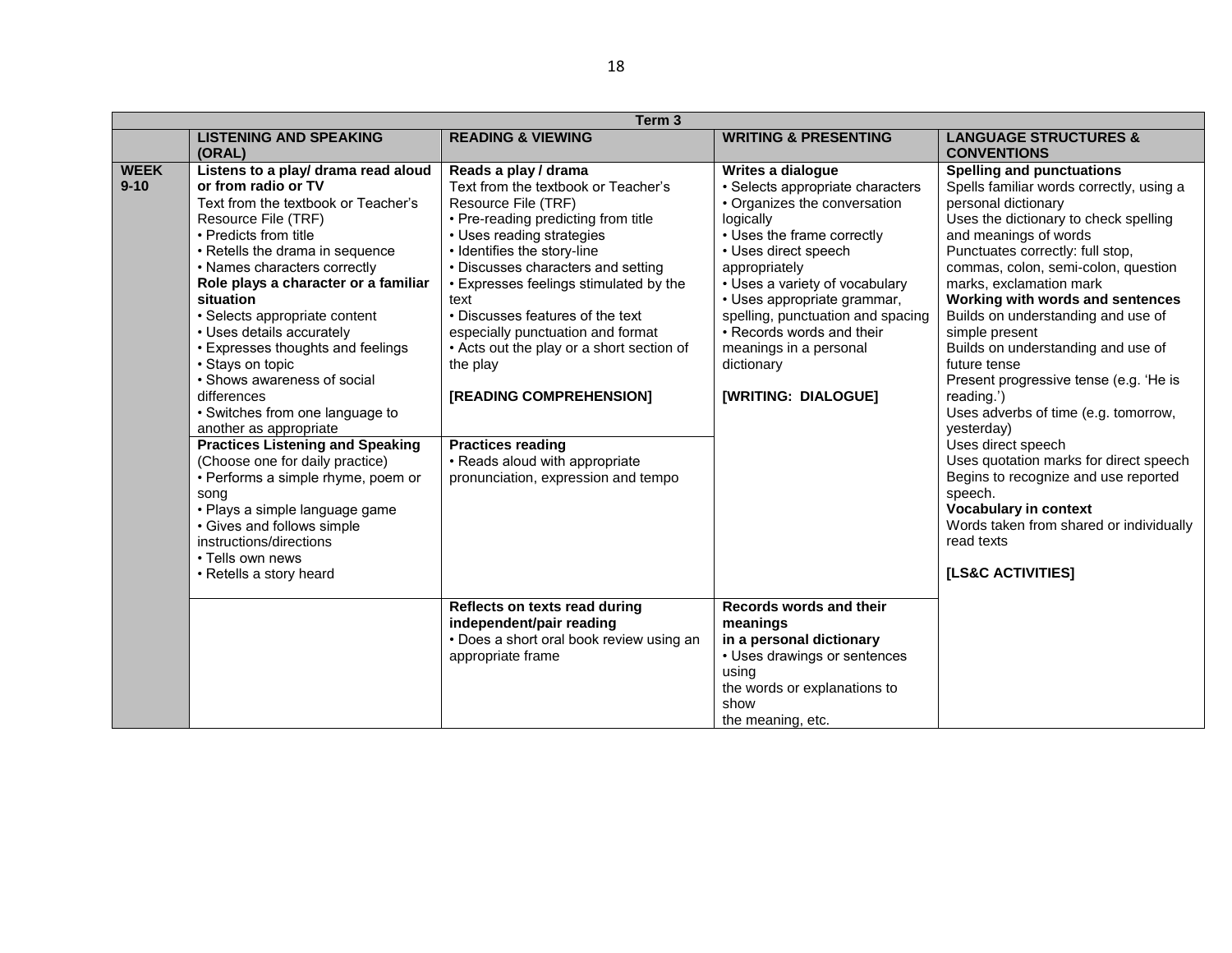| <b>FORMATIVE ASSESSMENT ACTIVITIES</b>   |                                       |                               |                                  |
|------------------------------------------|---------------------------------------|-------------------------------|----------------------------------|
| <b>Listening and Speaking activities</b> | <b>Reading and Viewing activities</b> | <b>Writing and Presenting</b> | <b>Language Structures and</b>   |
| Variety of Listening and                 | <b>Reading Process</b>                | activities                    | <b>Conventions activities</b>    |
| <b>Speaking activities</b>               | <b>Reading aloud activities</b>       | <b>Writing Process</b>        | <b>Variety of Language</b>       |
| <b>Listening and Speaking</b>            | <b>Reading Comprehension</b>          | Paragraphing                  | <b>Structures and Convention</b> |
| activities that comply with the          | activities                            | <b>Transactional Texts</b>    | activities                       |
| <b>Covid-19 conditions</b>               | Literature activities based on the    | <b>Essay</b>                  |                                  |
|                                          | three prescribed genres for the       | <b>Creative Writing</b>       |                                  |
|                                          | semester                              |                               |                                  |

| <b>GRADE 4 ENG FAL SUMMARY OF FORMAL ASSESSMENT TASKS: TERM 3</b> |                                                                   |  |  |
|-------------------------------------------------------------------|-------------------------------------------------------------------|--|--|
| <b>FORMAL ASSESSMENT TASK 6</b>                                   | <b>FORMAL ASSESSMENT TASK 7 Oral</b>                              |  |  |
| Creative Writing (10+30=40 marks)                                 | Oral presentation of project (20 marks)                           |  |  |
| Project based on any ONE of the literature genres studied:        |                                                                   |  |  |
| Poems / folktales / short stories / drama                         | Commence with the oral task in term 3 and conclude in term 4 when |  |  |
| Note: There must be a variation of genres across the grades.      | the mark will be recorded.                                        |  |  |
|                                                                   |                                                                   |  |  |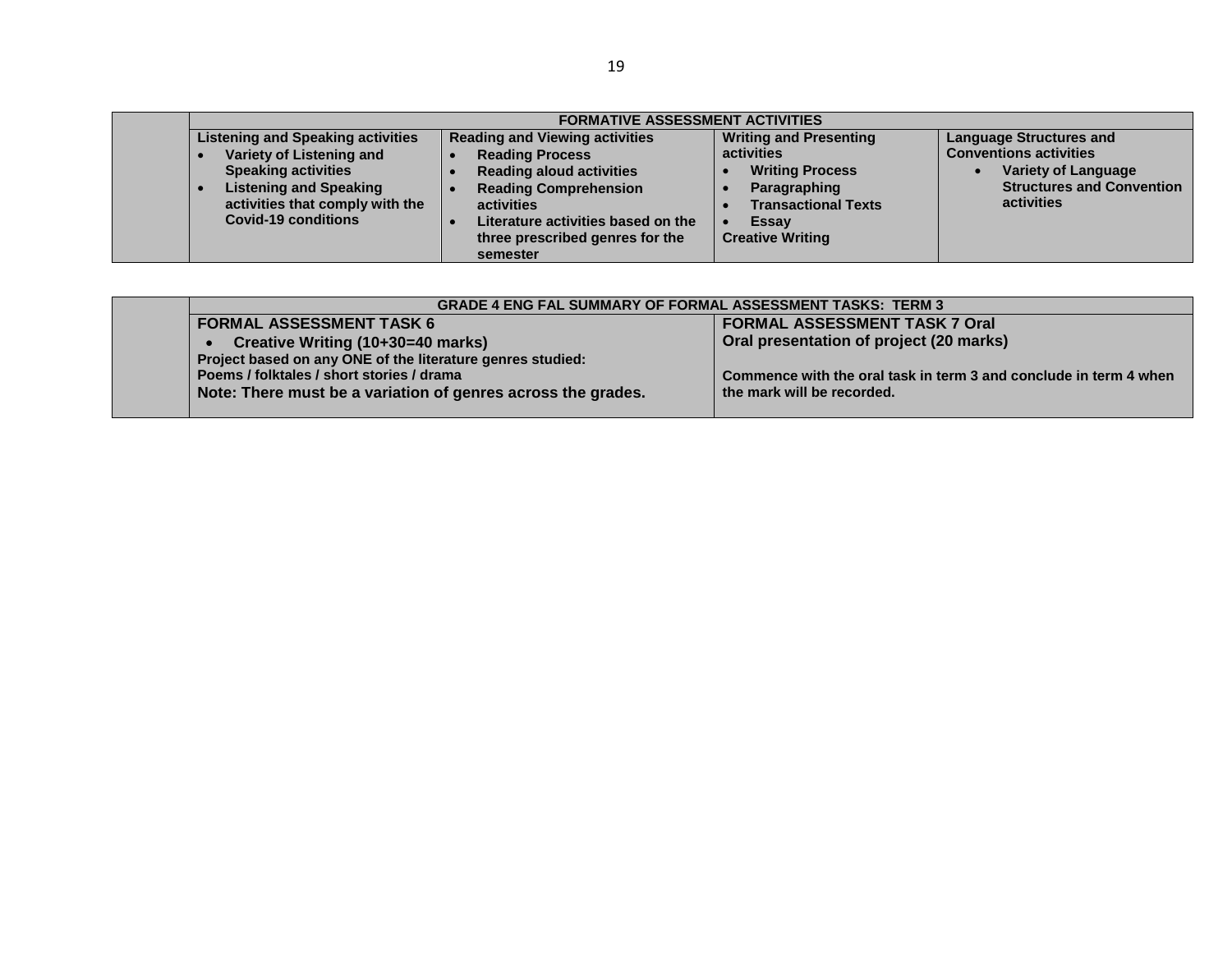|                        |                                                                                                                                                                                                                                                                                                                                                                                                                 | <b>TERM4</b>                                                                                                                                                                                                                                                                                                                                                                                                                                                                                                                                                                                                                                                                  |                                                                                                                                                                                                                                                                                                                                                                                                                                                                                                                                                                                                                                                                                                            |                                                                                                                                                                                                                                                                                                                                                                                                                                                                                                                                                                                                                                                                                                                                                                           |
|------------------------|-----------------------------------------------------------------------------------------------------------------------------------------------------------------------------------------------------------------------------------------------------------------------------------------------------------------------------------------------------------------------------------------------------------------|-------------------------------------------------------------------------------------------------------------------------------------------------------------------------------------------------------------------------------------------------------------------------------------------------------------------------------------------------------------------------------------------------------------------------------------------------------------------------------------------------------------------------------------------------------------------------------------------------------------------------------------------------------------------------------|------------------------------------------------------------------------------------------------------------------------------------------------------------------------------------------------------------------------------------------------------------------------------------------------------------------------------------------------------------------------------------------------------------------------------------------------------------------------------------------------------------------------------------------------------------------------------------------------------------------------------------------------------------------------------------------------------------|---------------------------------------------------------------------------------------------------------------------------------------------------------------------------------------------------------------------------------------------------------------------------------------------------------------------------------------------------------------------------------------------------------------------------------------------------------------------------------------------------------------------------------------------------------------------------------------------------------------------------------------------------------------------------------------------------------------------------------------------------------------------------|
| <b>SKILLS</b>          | <b>LISTENING AND SPEAKING</b><br>(ORAL)                                                                                                                                                                                                                                                                                                                                                                         | <b>READING &amp; VIEWING</b>                                                                                                                                                                                                                                                                                                                                                                                                                                                                                                                                                                                                                                                  | <b>WRITING &amp; PRESENTING</b>                                                                                                                                                                                                                                                                                                                                                                                                                                                                                                                                                                                                                                                                            | <b>LANGUAGE STRUCTURES &amp;</b><br><b>CONVENTIONS</b>                                                                                                                                                                                                                                                                                                                                                                                                                                                                                                                                                                                                                                                                                                                    |
| <b>WEEK</b><br>$1 - 2$ | Participates in conversation on<br>a familiar topic<br>Text from the textbook or<br>Teacher's<br>Resource File (TRF)<br>• Asks relevant questions and<br>responds to questions<br>• Maintains the conversation<br>• Respects others' ideas<br>Plays a more complex language<br>game<br>• Follows instructions correctly<br>• Uses a range of vocabulary<br>• Takes turns, giving others a<br>chance<br>to speak | Reads a story<br>Choose from contemporary realistic<br>fiction/traditional stories/personal<br>accounts/<br>adventure/funny/fantasy/real life<br>stories<br>Text from the textbook or Teacher's<br>Resource File (TRF)<br>• Pre-reading: predicts from the title<br>and pictures<br>• Uses reading strategies, e.g.<br>predicting what will happen next •<br>Answers and begins to ask more<br>complex questions, e.g. Why? How<br>do you think?<br>• Retells story in sequence using<br>connecting words<br>• Guesses and explains reasons for<br>actions in the story<br>• Explains the cause and the effect in<br>the story.<br>• Gives a personal response to the<br>text | Writes a friendly letter<br>• Uses a correct format<br>• Selects appropriate content for the topic<br>• Uses topic and supporting sentences<br>to develop coherent paragraphs<br>• Links paragraphs using connecting words<br>and phrases<br>• Uses a variety of vocabulary<br>• Uses appropriate grammar, spelling,<br>punctuation and spaces between<br>paragraphs<br>• Uses the dictionary to check spelling and<br>meanings of words<br>Uses the writing process<br>• Brainstorms ideas using mind maps<br>• Produces first draft<br>• Revises<br>• Proofreads<br>• Writes final draft<br>• Presents neat, legible final draft with<br>correct spacing between paragraphs<br>[WRITING: FRIENDLY LETTER | <b>Spelling</b><br>Uses the dictionary to check spelling<br>and meanings of words<br>Words starting with a k sound and<br>followed by a, u or o: use a c to spell<br>the word, e.g. can, cot, cut<br>Working with words and sentences<br>Begins to understand there is no article<br>with uncountable nouns (e.g. I like fish.)<br>Builds on use of subject verb concord,<br>e.g. There is one book/There are two<br>books<br>Uses 'will' to indicate something that<br>will happen, e.g. There will be a storm<br>today<br>Builds on use of prepositions that show<br>position (on, under, above)<br>Uses questions marks<br>Uses exclamation marks<br><b>Vocabulary in context</b><br>Words taken from shared or<br>individually read texts<br>Homonyms (words that are |
|                        | <b>Practices Listening and</b><br><b>Speaking</b><br>(Choose one for daily practice)<br>• Performs a simple rhyme, poem<br>or song<br>• Plays a simple language game<br>• Gives and follows simple<br>Instructions /directions<br>• Tells own news<br>• Retells a story heard or read                                                                                                                           | [READING COMPREHENSION]<br>Reflects on texts read during<br>independent/pair reading<br>• Compares books/texts read<br>[READING FOR ENJOYMENT]                                                                                                                                                                                                                                                                                                                                                                                                                                                                                                                                | Records words and their meanings<br>in a personal dictionary<br>· Uses drawings or sentences using<br>the words or explanations to show<br>the meaning, etc.<br>[PERSONAL DICTIONARY]                                                                                                                                                                                                                                                                                                                                                                                                                                                                                                                      | pronounced or spelled alike but have<br>different unrelated meanings, e.g. flour/<br>flower)<br><b>[LS&amp;C ACTIVITIES]</b>                                                                                                                                                                                                                                                                                                                                                                                                                                                                                                                                                                                                                                              |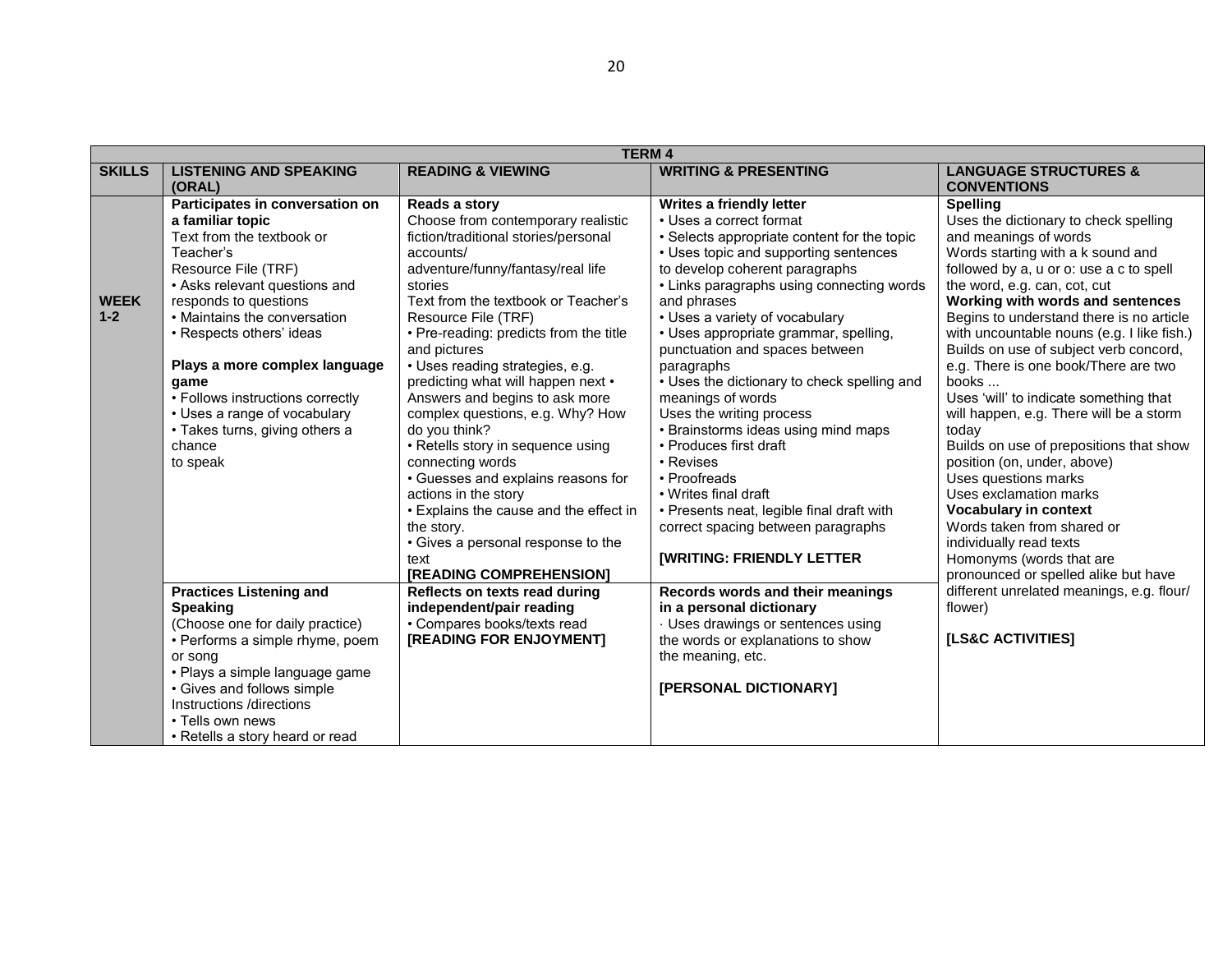|                        | <b>TERM4</b>                                                                                                                                                                                                                                                               |                                                                                                                                                                                                                                                                                                                                                                                                                                                           |                                                                                                                                                                                                                                                                                                                                                                                                    |                                                                                                                                                                                                                                                                                                                                                                                                                                                                                                 |  |
|------------------------|----------------------------------------------------------------------------------------------------------------------------------------------------------------------------------------------------------------------------------------------------------------------------|-----------------------------------------------------------------------------------------------------------------------------------------------------------------------------------------------------------------------------------------------------------------------------------------------------------------------------------------------------------------------------------------------------------------------------------------------------------|----------------------------------------------------------------------------------------------------------------------------------------------------------------------------------------------------------------------------------------------------------------------------------------------------------------------------------------------------------------------------------------------------|-------------------------------------------------------------------------------------------------------------------------------------------------------------------------------------------------------------------------------------------------------------------------------------------------------------------------------------------------------------------------------------------------------------------------------------------------------------------------------------------------|--|
| <b>SKILLS</b>          | <b>LISTENING AND SPEAKING</b><br>(ORAL)                                                                                                                                                                                                                                    | <b>READING &amp; VIEWING</b>                                                                                                                                                                                                                                                                                                                                                                                                                              | <b>WRITING &amp; PRESENTING</b>                                                                                                                                                                                                                                                                                                                                                                    | <b>LANGUAGE STRUCTURES &amp;</b><br><b>CONVENTIONS</b>                                                                                                                                                                                                                                                                                                                                                                                                                                          |  |
| <b>WEEK</b><br>$3 - 4$ | <b>Listens to interviews/talk show</b><br>Text from the textbook or Teacher's<br>Resource File (TRF)<br>• Recalls main ideas<br>• Asks relevant questions<br>• Responds appropriately<br>• Gives opinions                                                                  | <b>Reads information text with</b><br>visuals, e.g. charts/tables/ mind-<br>maps/ maps/ pictures<br>Text from the textbook or Teacher's<br>Resource File (TRF)<br>• Pre-reading: predicts from the title<br>and pictures<br>• Uses a range of reading strategies,<br>e.g. predicting, using phonic and<br>contextual clues, scanning for<br>specific information<br>• Answers and begins to ask more<br>complex questions, e.g. Why? How<br>do you think? | Draws, labels and/or completes<br>a visual text, e.g. chart/tables/<br>mind-maps/maps/pictures<br>• Captures the information correctly<br>• Shows the links between different<br>parts of the visual correctly<br>• Writes sentences describing the<br>chart<br>• Uses appropriate vocabulary<br>• Uses the dictionary to check<br>spelling and meanings of words<br><b>[WRITING: VISUAL TEXT]</b> | <b>Spelling</b><br>Spells familiar words correctly, using a<br>personal dictionary<br>Working with words and sentences<br>Uses connecting words to show<br>addition (and) and sequence (then,<br>before)<br>Develops understanding and use of<br>connecting words showing addition,<br>sequence and contrast.<br>Begins to use connecting words to<br>show cause-and-effect (so that)<br>Revises use of personal pronouns e.g.<br>I, you, he, she, it, they; me, you, him,<br>her, it, us, them |  |
|                        |                                                                                                                                                                                                                                                                            | • Interprets and discusses visuals<br>[READING COMPREHENSION]<br>• SUMMARISES the text with<br>support, e.g. fills in missing words in<br>a written summary<br>[SUMMARY]                                                                                                                                                                                                                                                                                  |                                                                                                                                                                                                                                                                                                                                                                                                    | <b>Vocabulary in context</b><br>Words taken from shared or<br>individually read texts<br>Joining prefixes or suffixes to a base<br>word<br>[LS&C ACTIVITIES]                                                                                                                                                                                                                                                                                                                                    |  |
|                        | <b>Practices Listening and Speaking</b><br>(Choose one for daily practice)<br>• Performs a simple rhyme, poem or<br>song<br>· Plays a simple language game<br>• Gives and follows simple<br>instructions/directions<br>• Tells own news<br>• Retells a story heard or read | Reflects on texts read during<br>independent/pair reading<br>• Retells story or main ideas in 3 to 5<br>sentences<br>• Expresses emotional response to<br>texts read.<br>[READING FOR ENJOYMENT]                                                                                                                                                                                                                                                          | Records words and their<br>meanings<br>in a personal dictionary<br>• Uses drawings or sentences using<br>the words or explanations to show<br>the meaning, etc.<br>[PERSONAL DICTIONARY]                                                                                                                                                                                                           |                                                                                                                                                                                                                                                                                                                                                                                                                                                                                                 |  |
|                        | <b>FORMAL ASSESSMENT TASK 7: ORAL</b><br><b>Oral Presentation (20 marks)</b>                                                                                                                                                                                               | This task is a continuation from Term 3. It will be completed and recorded in Term 4.                                                                                                                                                                                                                                                                                                                                                                     |                                                                                                                                                                                                                                                                                                                                                                                                    |                                                                                                                                                                                                                                                                                                                                                                                                                                                                                                 |  |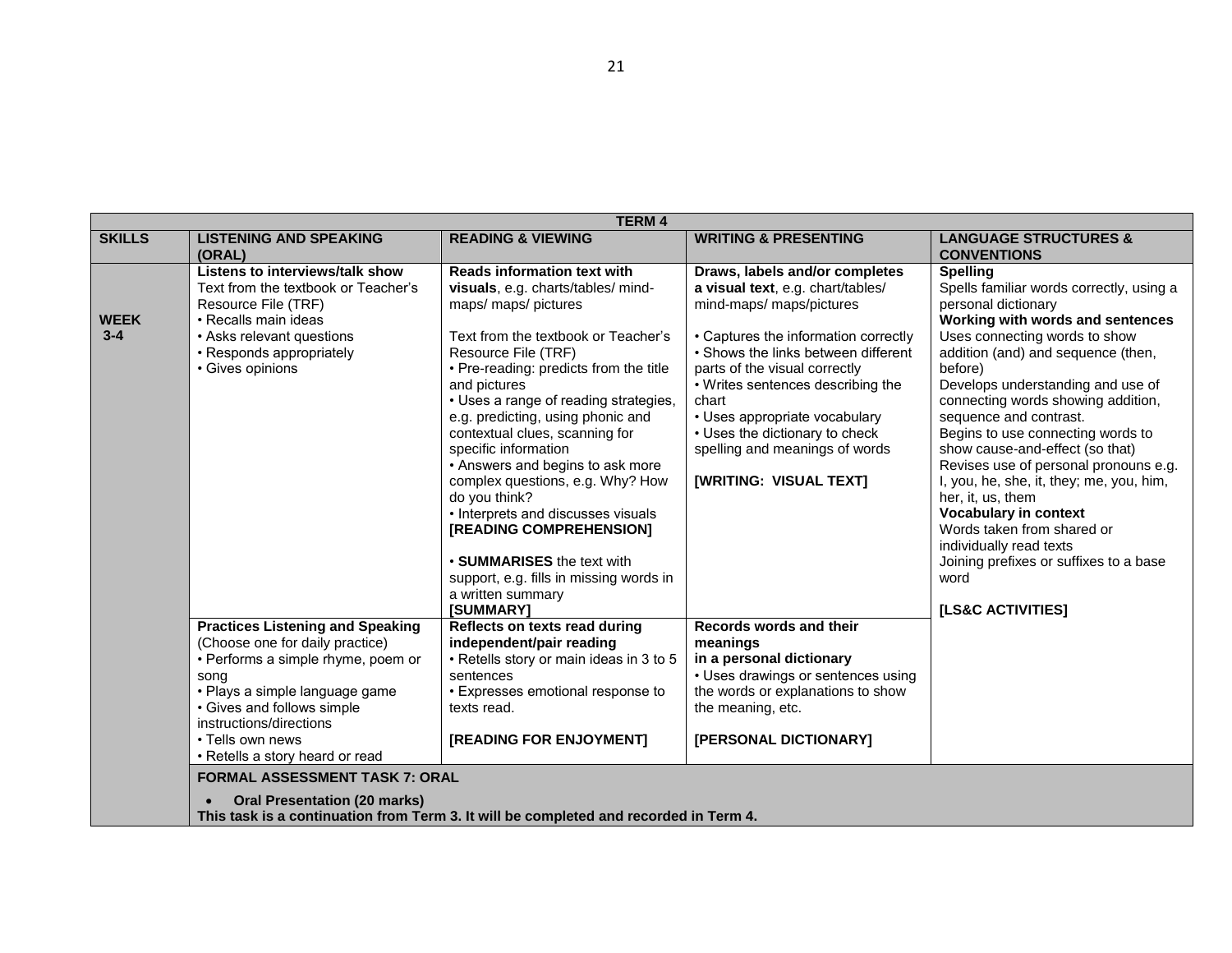|                      | Term 4                                                                                                                                                                                                                                                                                                                                                                                                                                                                                                                                                                                                                                                                                                  |                                                                                                                                                                                                                                                                                                                                                                                                                                                                                                                                                                                                                                                                                                                                                                                                                                                                                      |                                                                                                                                                                                                                                                                                                                                                                                                                     |                                                                                                                                                                                                                                                                                                                                                                                                                                                                                                                                                                                                                                                                              |  |
|----------------------|---------------------------------------------------------------------------------------------------------------------------------------------------------------------------------------------------------------------------------------------------------------------------------------------------------------------------------------------------------------------------------------------------------------------------------------------------------------------------------------------------------------------------------------------------------------------------------------------------------------------------------------------------------------------------------------------------------|--------------------------------------------------------------------------------------------------------------------------------------------------------------------------------------------------------------------------------------------------------------------------------------------------------------------------------------------------------------------------------------------------------------------------------------------------------------------------------------------------------------------------------------------------------------------------------------------------------------------------------------------------------------------------------------------------------------------------------------------------------------------------------------------------------------------------------------------------------------------------------------|---------------------------------------------------------------------------------------------------------------------------------------------------------------------------------------------------------------------------------------------------------------------------------------------------------------------------------------------------------------------------------------------------------------------|------------------------------------------------------------------------------------------------------------------------------------------------------------------------------------------------------------------------------------------------------------------------------------------------------------------------------------------------------------------------------------------------------------------------------------------------------------------------------------------------------------------------------------------------------------------------------------------------------------------------------------------------------------------------------|--|
|                      | <b>LISTENING AND SPEAKING</b><br>(ORAL)                                                                                                                                                                                                                                                                                                                                                                                                                                                                                                                                                                                                                                                                 | <b>READING &amp; VIEWING</b>                                                                                                                                                                                                                                                                                                                                                                                                                                                                                                                                                                                                                                                                                                                                                                                                                                                         | <b>WRITING &amp; PRESENTING</b>                                                                                                                                                                                                                                                                                                                                                                                     | <b>LANGUAGE STRUCTURES</b><br><b>&amp; CONVENTIONS</b>                                                                                                                                                                                                                                                                                                                                                                                                                                                                                                                                                                                                                       |  |
| <b>WEEK</b><br>$5-6$ | Listens to a story with<br>dialogue<br>Choose from<br>Text from the textbook or<br>Teacher's<br>Resource File (TRF)<br>• Predicts what will happen next<br>• Discusses plot, setting and<br>characters<br>• Discusses events in the story<br>• Gives a personal response to<br>the<br>story<br>• Retells story in the right<br>sequence<br>using connecting words<br><b>[PRESENTS DIALOGUE</b><br><b>DONE DURING WRITING]</b><br>Practices Listening and<br>Speaking<br>(Choose one for daily practice)<br>• Performs a simple rhyme,<br>poem or song<br>• Plays a simple language game<br>• Gives and follows simple<br>instructions/directions<br>• Tells own news<br>• Retells a story heard or read | Reads a story with dialogue<br>Text from the textbook or Teacher's<br>Resource File (TRF)<br>• Pre-reading: predicts from the title and<br>pictures<br>• Uses reading strategies, e.g.<br>predicting, using contextual clues<br>· Discusses plot, setting and characters<br>• Discusses events in the story<br>• Gives a personal response to the Story<br>[READING COMPREHENSION]<br>· Summarizes story with help<br>• Identifies which parts of the story is<br>the dialogue<br>• Role plays the story or a part of the<br>Story<br>[SUMMARY]<br>Reads a diary or diary entries<br>• Pre-reading: predicts from title and pictures<br>• Uses reading strategies, e.g. prediction,<br>looks at pictures carefully, uses contextual<br>clues<br>• Identifies and discusses the person writing<br>the diary<br>• Expresses feelings stimulated by the text<br>[READING COMPREHENSION] | Write a dialogue<br>• Selects content appropriate<br>• Uses the frame<br>• Uses direct speech for dialogue<br>• Extends sentences by adding<br>adjectives and adverbs<br>• Uses extended vocabulary including<br>pronouns and connecting words and<br>phrases<br>• Uses appropriate grammar, spelling<br>and punctuation<br>• Uses the dictionary to check spelling<br>and meanings of words<br>[WRITING: DIALOGUE] | <b>Spelling and punctuation</b><br>Uses the dictionary to check<br>spelling and meanings of<br>words<br>Punctuates correctly: comma,<br>colon, semi colon, inverted<br>commas, question<br>mark, exclamation mark, full<br>stop<br>Working with words and<br>sentences<br>Begins to use connecting<br>words to show choice (e.g.,<br>eitheror).<br>Begins to recognize and use<br>reported speech.<br>Develops use of direct<br>speech.<br>Uses quotation marks for<br>direct speech<br>Uses commas for separating<br>nouns in a list<br>Uses apostrophes for showing<br>possession<br><b>Vocabulary in context</b><br>Words taken from shared or<br>individually read texts |  |
|                      |                                                                                                                                                                                                                                                                                                                                                                                                                                                                                                                                                                                                                                                                                                         | Reflects on texts read during<br>independent/pair reading<br>• Relates to own life<br>[READING FOR ENJOYMENT]                                                                                                                                                                                                                                                                                                                                                                                                                                                                                                                                                                                                                                                                                                                                                                        | Records words and their meanings<br>in a personal dictionary<br>• Uses drawings or sentences using<br>the words or explanations to show the<br>meaning, etc.<br>[PERSONAL DICTIONARY]                                                                                                                                                                                                                               |                                                                                                                                                                                                                                                                                                                                                                                                                                                                                                                                                                                                                                                                              |  |
|                      | <b>FORMAL ASSESSMENT TASK 8:</b><br><b>Transactional writing: (10 marks)</b><br>Written before the controlled test                                                                                                                                                                                                                                                                                                                                                                                                                                                                                                                                                                                      |                                                                                                                                                                                                                                                                                                                                                                                                                                                                                                                                                                                                                                                                                                                                                                                                                                                                                      |                                                                                                                                                                                                                                                                                                                                                                                                                     |                                                                                                                                                                                                                                                                                                                                                                                                                                                                                                                                                                                                                                                                              |  |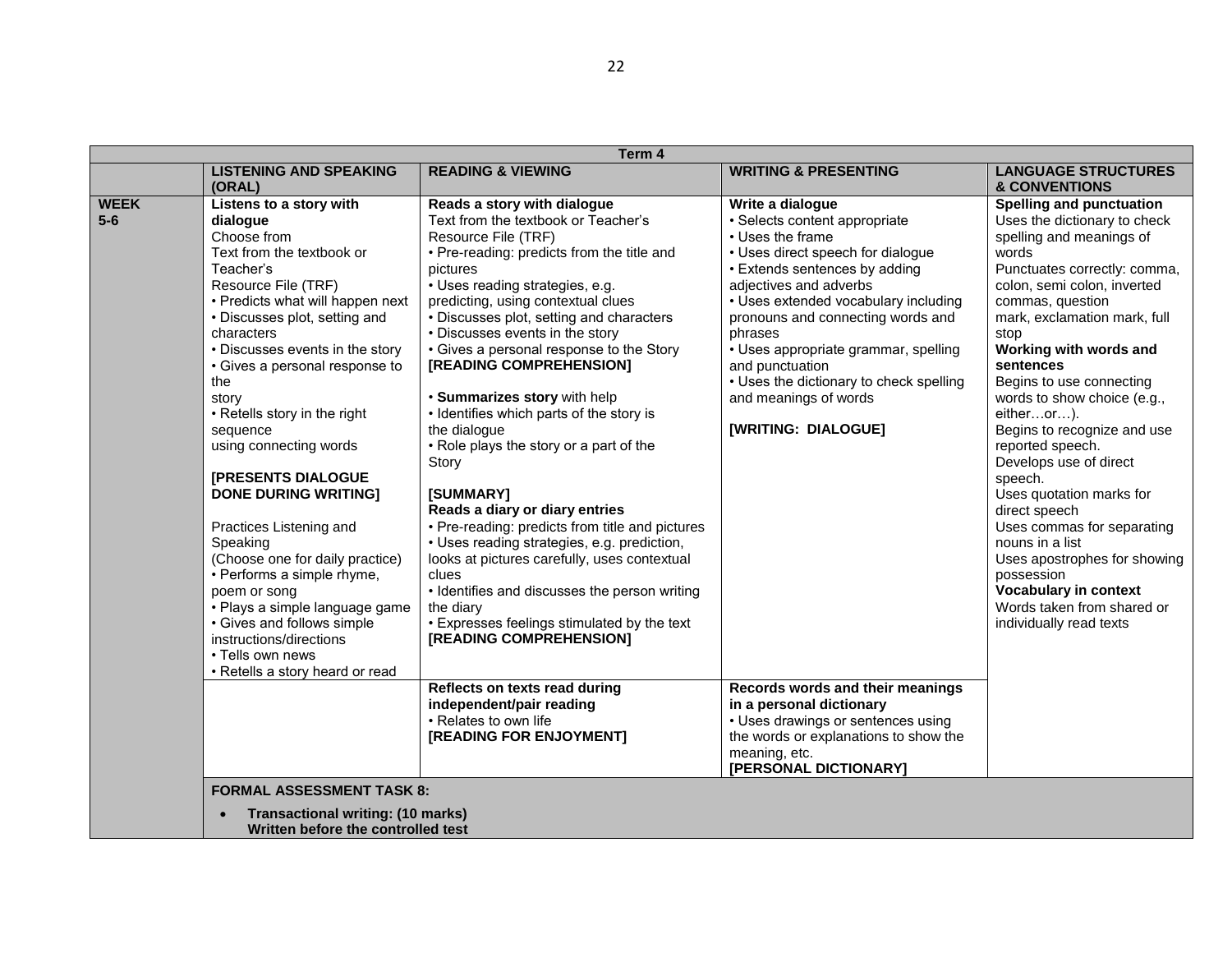| Term 4                  |                                                                                                                                                                                                                                                                                                                                                                                                                                                                                                                                               |                                                                                                                                                                                                                                                                                                                                                                                                                                                                                                                                                                         |                                                                                                                                                                                                                                                                                                                                             |                                                                                                                                                                                                                                                                                                                                                                                                                                                                                                                                                                                                                            |  |  |  |
|-------------------------|-----------------------------------------------------------------------------------------------------------------------------------------------------------------------------------------------------------------------------------------------------------------------------------------------------------------------------------------------------------------------------------------------------------------------------------------------------------------------------------------------------------------------------------------------|-------------------------------------------------------------------------------------------------------------------------------------------------------------------------------------------------------------------------------------------------------------------------------------------------------------------------------------------------------------------------------------------------------------------------------------------------------------------------------------------------------------------------------------------------------------------------|---------------------------------------------------------------------------------------------------------------------------------------------------------------------------------------------------------------------------------------------------------------------------------------------------------------------------------------------|----------------------------------------------------------------------------------------------------------------------------------------------------------------------------------------------------------------------------------------------------------------------------------------------------------------------------------------------------------------------------------------------------------------------------------------------------------------------------------------------------------------------------------------------------------------------------------------------------------------------------|--|--|--|
|                         | <b>LISTENING AND SPEAKING</b><br>(ORAL)                                                                                                                                                                                                                                                                                                                                                                                                                                                                                                       | <b>READING &amp; VIEWING</b>                                                                                                                                                                                                                                                                                                                                                                                                                                                                                                                                            | <b>WRITING &amp; PRESENTING</b>                                                                                                                                                                                                                                                                                                             | <b>LANGUAGE STRUCTURES &amp;</b><br><b>CONVENTIONS</b>                                                                                                                                                                                                                                                                                                                                                                                                                                                                                                                                                                     |  |  |  |
| <b>WEEK</b><br>$7 - 8$  | Participates in conversation on a<br>familiar topic<br>Text from the textbook or Teacher's<br>Resource File (TRF)<br>• Asks relevant questions and<br>responds to questions<br>• Maintains the conversation<br>• Expresses opinions<br>• Respects others' ideas<br><b>Practices Listening and Speaking</b><br>(Choose one for daily practice)<br>• Performs a simple rhyme, poem or<br>song<br>· Plays a simple language game<br>• Gives and follows simple<br>instructions/directions<br>• Tells own news<br>• Retells a story heard or read | <b>Reads information text</b><br>Text from the textbook or Teacher's<br>Resource File (TRF)<br>• Pre-reading: predicts from the title<br>and pictures<br>• Uses a range of reading strategies,<br>e.g. predicting, using phonic and<br>contextual clues, scanning for<br>specific information<br>• Answers and begins to ask more<br>complex questions, e.g. Why? How<br>do you think?<br>• Interprets and discusses visuals<br>[READING COMPREHENSION]<br><b>Summarizes</b> the text with support,<br>e.g. fills in missing words in a written<br>summary<br>[SUMMARY] | Writes a paragraph using a frame<br>$\cdot$ 4-5 sentences<br>$\cdot$ 30-40 words<br>• Uses appropriate content<br>• Uses a variety of vocabulary<br>including pronouns and connecting<br>words and phrases.<br>• Uses appropriate grammar,<br>spelling and punctuation<br>• Uses the dictionary to check<br>spellings and meanings of words | <b>Spelling</b><br>Spells familiar words correctly,<br>using a personal dictionary<br>Uses knowledge of alphabetical<br>order and first letters of a word to<br>find words in a dictionary<br>Working with words and<br>sentences<br>Begins to recognize and use<br>reported speech.<br>Uses adverbs of place (here, there)<br>Uses adverbs of manner (e.g.<br>quickly, slowly)<br>Builds on understanding and use of<br>present progressive<br><b>Vocabulary in context</b><br>Words taken from shared or<br>individually read texts<br>Compound words, e.g. playground<br>Joining prefixes or suffixes to a<br>base word |  |  |  |
| <b>WEEK</b><br>$9 - 10$ | <b>FORMAL ASSESSMENT TASK 9: CONTROLLED TEST</b><br><b>RESPONSE TO TEXTS (40 marks)</b><br>Question 1: Literary/ Non-literary text (15 marks)                                                                                                                                                                                                                                                                                                                                                                                                 |                                                                                                                                                                                                                                                                                                                                                                                                                                                                                                                                                                         | Records words and their<br>meanings in a personal dictionary<br>• Uses drawings or sentences using<br>the words or explanations to show<br>the meaning, etc.<br>[PERSONAL DICTIONARY]                                                                                                                                                       |                                                                                                                                                                                                                                                                                                                                                                                                                                                                                                                                                                                                                            |  |  |  |
|                         | <b>Question 2 Visual text (10 marks)</b><br><b>Question 3 Summary writing (5 marks)</b><br>$\bullet$<br><b>Question 4 Language Structures &amp; Conventions (10 marks)</b>                                                                                                                                                                                                                                                                                                                                                                    |                                                                                                                                                                                                                                                                                                                                                                                                                                                                                                                                                                         |                                                                                                                                                                                                                                                                                                                                             |                                                                                                                                                                                                                                                                                                                                                                                                                                                                                                                                                                                                                            |  |  |  |